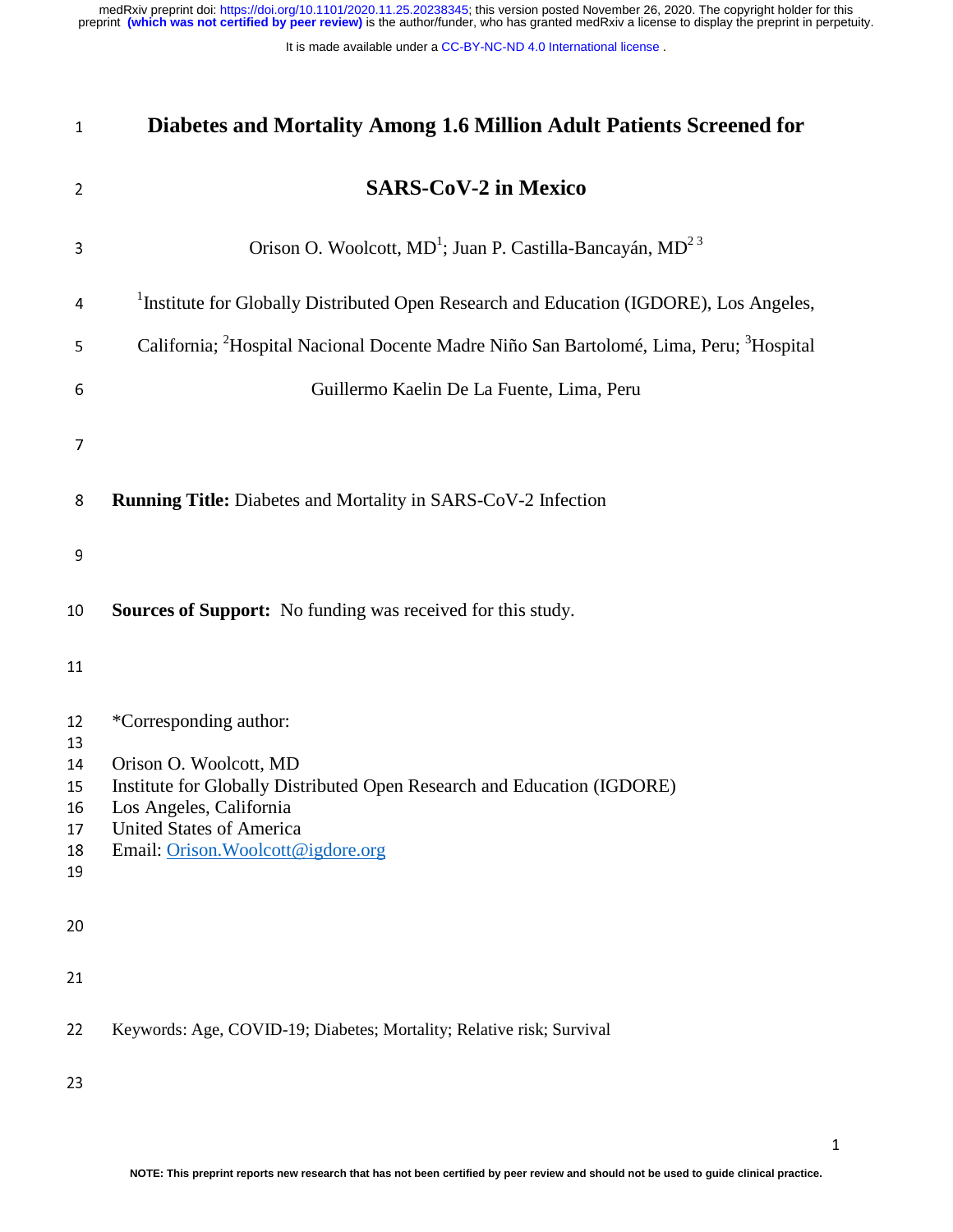It is made available under a [CC-BY-NC-ND 4.0 International license](http://creativecommons.org/licenses/by-nc-nd/4.0/) .

### <sup>24</sup>**ABSTRACT**

<sup>25</sup>**Background:** Whether diabetes is associated with COVID-19-related mortality remains unclear.

<sup>26</sup>**Methods:** In this retrospective case-series study we examined the risk of death associated with 27 self-reported diabetes in symptomatic adult patients with laboratory-confirmed COVID-19 who <sup>28</sup>were identified through the System of Epidemiological Surveillance of Viral Respiratory Disease 29 in Mexico from January 1 through November 4, 2020. Survival time was right-censored at 28 30 days of follow-up.

<sup>31</sup>**Results:** Among 757,210 patients with COVID-19 included in the study, 120,476 (16%) had 32 diabetes and 80,616 died. Patients with diabetes had a 49% higher relative risk of death than 33 those without diabetes (Cox proportional-hazard ratio; 1.49 (95% confidence interval [CI], 1.47-34 1.52), adjusting for age, sex, smoking habit, obesity, hypertension, immunodeficiency, and 35 cardiovascular, pulmonary, and chronic renal disease. The relative risk of death associated with 36 diabetes decreased with age (P=0.004). The hazard ratios were 1.66 (1.58-1.74) in outpatients 37 and 1.14 (1.12-1.16) in hospitalized patients. The 28-day survival for inpatients with and without 38 diabetes was, respectively, 73.5% and 85.2% for patients 20-39 years of age; 66.6% and 75.9% 39 for patients 40-49 years of age; 59.4% and 66.5% for patients 50-59 years of age; 50.1% and <sup>40</sup>54.6% for patients 60-69 years of age; 42.7% and 44.6% for patients 70-79 years of age; and <sup>41</sup>38.4% and 39.0% for patients 80 years of age or older. In patients without COVID-19 (878,840), 42 the adjusted hazard ratio for mortality was  $1.78$  (1.73-1.84).

<sup>43</sup>**Conclusion:** In symptomatic adult patients with COVID-19 in Mexico, diabetes was associated 44 with higher mortality. This association decreased with age.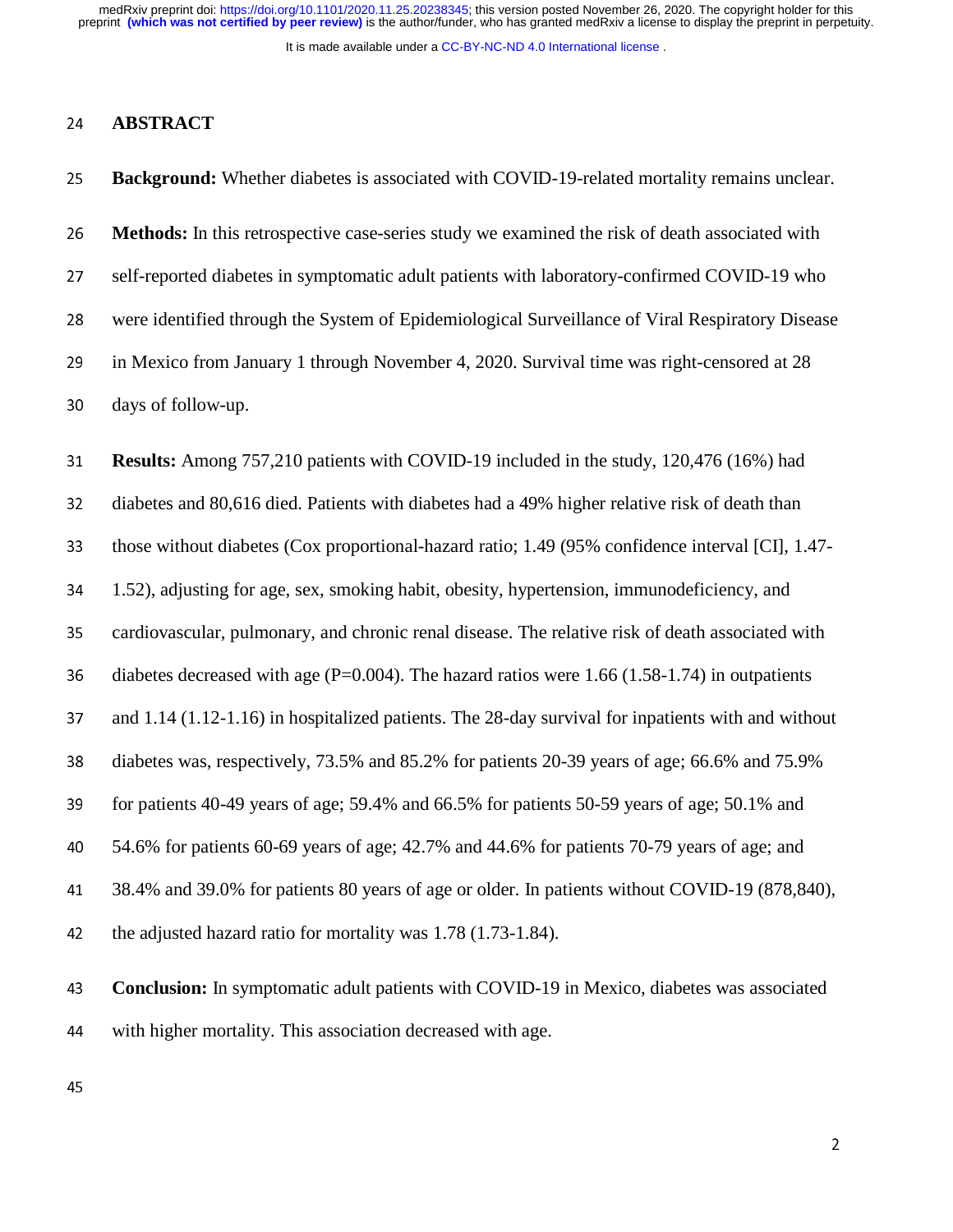It is made available under a [CC-BY-NC-ND 4.0 International license](http://creativecommons.org/licenses/by-nc-nd/4.0/) .

# **INTRODUCTION**

| 47 | As of November 15, 2020, over 53.7 million people worldwide have been infected with SARS-                                   |
|----|-----------------------------------------------------------------------------------------------------------------------------|
| 48 | CoV-2, the virus that causes COVID-19. Nearly 1.3 million people have died due to COVID-19.                                 |
| 49 | Patients with COVID-19 who have diabetes are at increased risk of hospitalization, <sup>2,3</sup> admission                 |
| 50 | to intensive care unit, <sup>4</sup> and intubation, $3.5$ compared with those without diabetes. Although                   |
| 51 | diabetes is common in fatal cases of COVID-19, $6-10$ whether diabetes is associated with COVID-                            |
| 52 | 19-related mortality remains unclear. Some studies have shown an association between diabetes                               |
| 53 | and mortality in subjects with COVID-19, <sup>4,6,7,9-14</sup> but others have not confirmed this                           |
| 54 | relationship. <sup>2,3,8,15-18</sup> These differences could be related to under-adjustment, <sup>9,12</sup> the relatively |
| 55 | small number of subjects to estimate mortality risk, $4,89,14,16,18$ the use of composite outcomes, $2,12$                  |
| 56 | the analysis of severe COVID-19 cases or critically ill patients only, $9,10,15,17$ the age of study                        |
| 57 | participants and lack of stratification by age, $3,6,7,10-12$ and the inclusion of unconfirmed cases. <sup>6,13</sup>       |
| 58 | Given the association of diabetes with severe COVID-19, specific guidelines for the treatment of                            |
| 59 | patients with COVID-19 and diabetes have been proposed. <sup>19,20</sup> However, the association of                        |
| 60 | diabetes with mortality across age groups in outpatients and hospitalized patients has not been                             |
| 61 | well studied. Thus, clarification on this aspect may have clinical implications for risk                                    |
| 62 | stratification. The aim of the present study was to examine the risk of death associated with                               |
| 63 | diabetes in symptomatic adult patients with COVID-19 confirmed by laboratory.                                               |
|    |                                                                                                                             |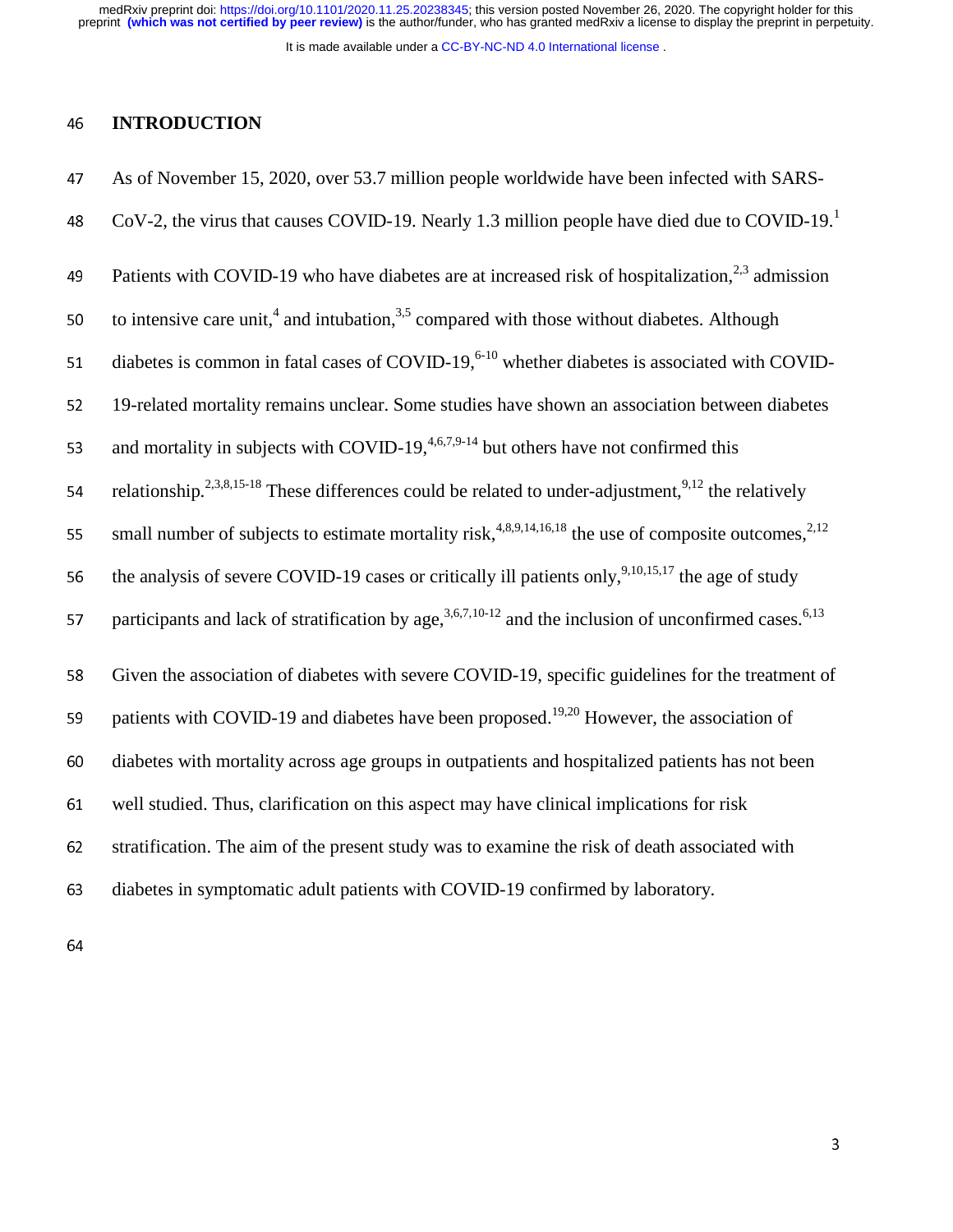It is made available under a [CC-BY-NC-ND 4.0 International license](http://creativecommons.org/licenses/by-nc-nd/4.0/) .

## <sup>65</sup>**METHODS**

## <sup>66</sup>**Study design and population**

<sup>67</sup>We conducted a retrospective case-series study using data from a large convenience sample of 68 symptomatic patients with viral respiratory disease who were screened for SARS-CoV-2 using 69 real-time reverse-transcriptase–polymerase-chain-reaction assay on samples obtained through 70 oropharyngeal or nasopharyngeal swabs.<sup>21</sup> Patients were identified through the System of <sup>71</sup>Epidemiological Surveillance of Viral Respiratory Disease in Mexico from January 1 through 72 November 4, 2020. We included patients who were admitted from January 1 through October 7, <sup>73</sup>2020 in such a way that each patient had a 28-day follow-up unless the event (death) occurred <sup>74</sup>first. We excluded patients younger than 20 years of age or coded as pregnant, and those who did 75 not have test results for SARS-CoV-2 (Figure S1 in the Supplementary Appendix). 76 Since this study involved the analysis of publicly available de-identified data only, institutional-77 review-board review was not required, as outlined in the Federal Policy for the Protection of

78 Human Subjects (detailed in 45 CFR part 46). $^{22}$ 

### <sup>79</sup>**Study setting**

80 Mexico has an estimated population of 127.6 million.<sup>23</sup> Adults 65 years of age or older represent

81 6.2% of the population.<sup>24</sup> In Mexico, the System of Epidemiological Surveillance of Viral

<sup>82</sup>Respiratory Disease keeps track of suspected cases of viral respiratory disease, including

83 COVID-19 cases, through reports from 475 Viral Respiratory Disease Monitoring Units

<sup>84</sup>(USMER) and all healthcare centers (non-USMER) located nationwide. The USMER reports all

<sup>85</sup>suspected cases with severe respiratory symptoms but only 10% of all suspected cases with mild

86 symptoms. The non-USMER reports all cases of severe acute respiratory infection.<sup>21</sup>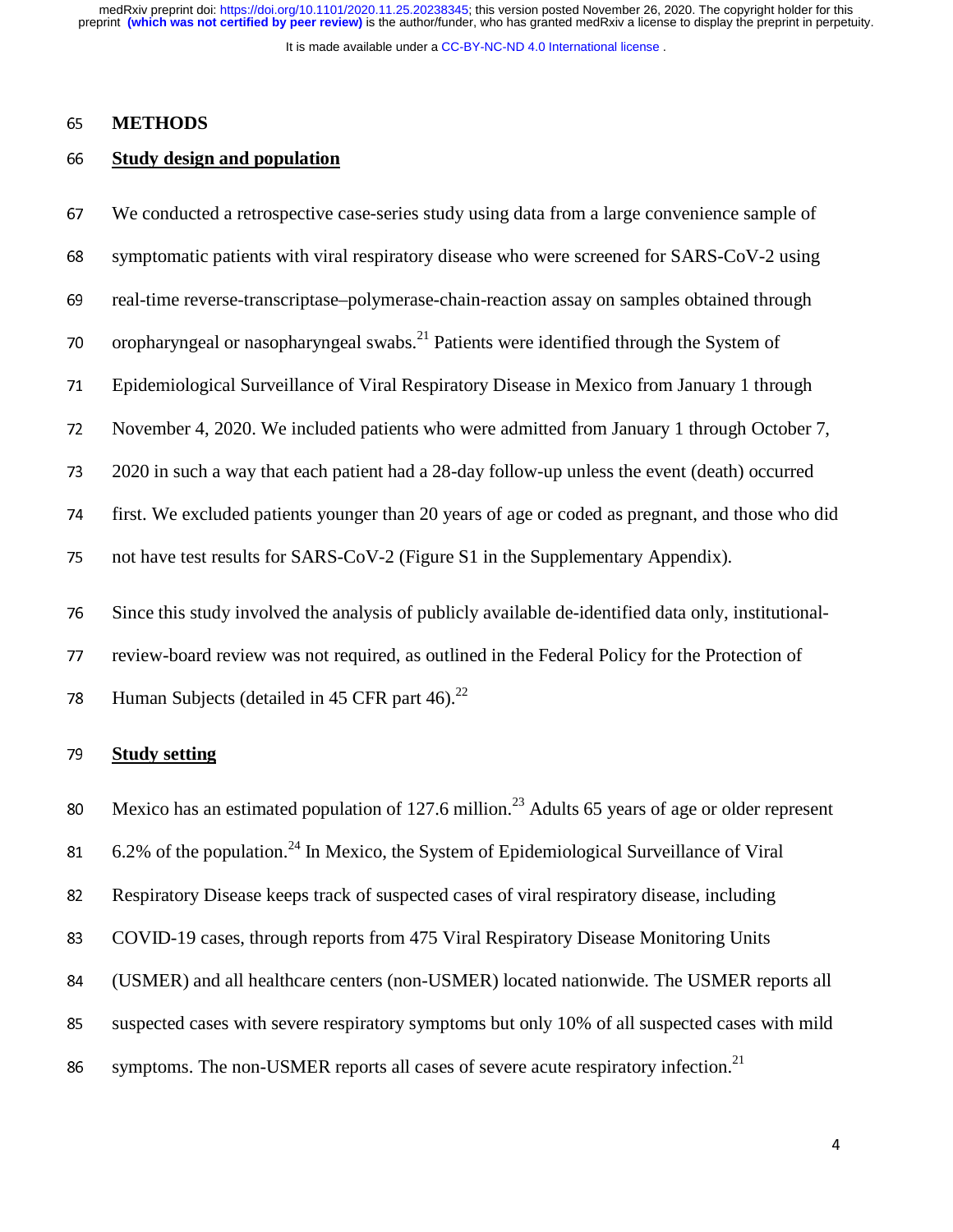It is made available under a [CC-BY-NC-ND 4.0 International license](http://creativecommons.org/licenses/by-nc-nd/4.0/) .

## <sup>87</sup>**Data source**

- 88 Data at the individual level were obtained from the publicly available COVID-19 online dataset
- 89 updated daily by the Secretary of Health of Mexico
- 90 (https://www.gob.mx/salud/documentos/datos-abiertos-bases-historicas-direccion-general-de-

<sup>91</sup>epidemiologia). All data on demographic and pre-existing comorbidities were obtained through a 92 standardized questionnaire. $^{21}$ 

#### <sup>93</sup>**Definitions**

<sup>94</sup>According to the guidelines from the Secretary of Health of Mexico, a suspected case of viral <sup>95</sup>respiratory disease was defined as a subject who presented, in the last 10 days, cough, dyspnea, <sup>96</sup>fever, or headache, and at least one of the following signs or symptoms: myalgias, arthralgias, 97 odynophagia, chills, chest pain, rhinorrhea, polypnea, anosmia, dysgeusia, or conjunctivitis. $^{21}$ <sup>98</sup>These guidelines, released on August 2020, are an update of the guidelines in which a suspected 99 case of viral respiratory disease was defined as a subject who presented, in the last 7 days, cough, 100 fever, or headache, accompanied with at least one of the following signs or symptoms: dyspnea, 101 myalgias, arthralgias, odynophagia/sore throat, rhinorrhea, conjunctivitis, or chest pain.<sup>25</sup> In the 102 present study, a COVID-19 case was defined as a patient with suspected viral respiratory disease 103 who had SARS-CoV-2 infection confirmed by reverse-transcriptase–polymerase-chain-reaction 104 test. Patients who tested negative for SARS-CoV-2 were referred to as non-COVID-19 cases, 105 regardless of epidemiological association with COVID-19.

# <sup>106</sup>**Statistical analyses**

- 107 Incidence rates of death were expressed as cases per 100,000 person-days. We used Cox
- 108 proportional-hazards regression to calculate the hazard ratio and 95% confidence intervals (CIs)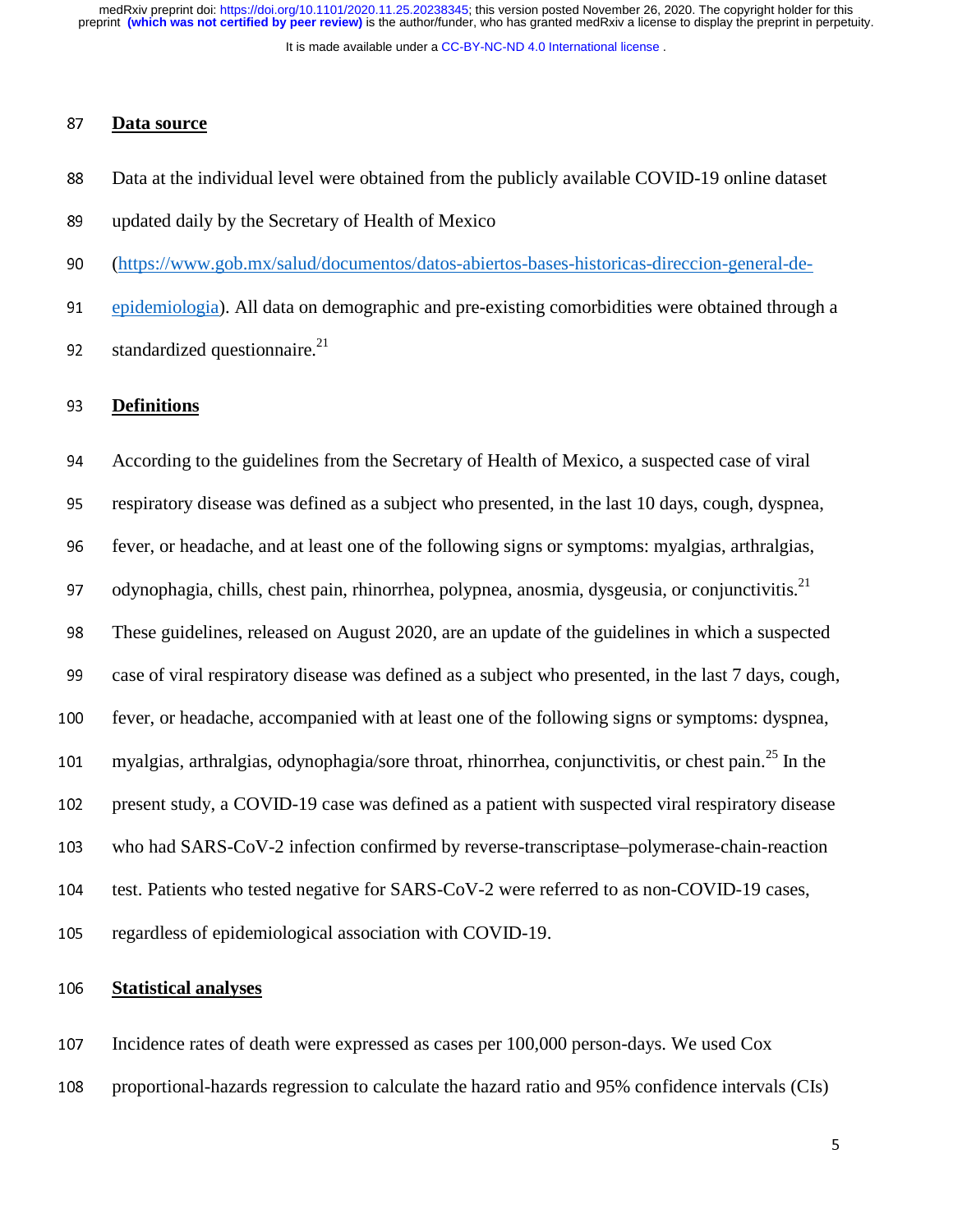It is made available under a [CC-BY-NC-ND 4.0 International license](http://creativecommons.org/licenses/by-nc-nd/4.0/) .

109 for mortality. There was no violation of proportional-hazards assumption. Survival time was 110 right-censored at 28 days of follow-up from the admission date (date of the patient's visit). 111 Multivariate analyses included adjustment for age, sex, smoking habit, obesity, hypertension, 112 cardiovascular disease, chronic obstructive pulmonary disease, asthma, chronic kidney disease, 113 and immunodeficiency. These variables were chosen based on our judgment as they have been 114 associated with the severity of COVID-19 or mortality.<sup>13,26,27</sup> Cox regression models were 115 adjusted for age using a five-knot restricted cubic spline fitting for age.<sup>28</sup> Analyses within each 116 age group (20 to 39, 40 to 49, 50 to 59, 60 to 69, 70 to 79, and  $\geq 80$  years) were adjusted for age 117 as a continuous variable. We tested for interactions between diabetes and age, diabetes and sex, 118 and diabetes and type of patient care (outpatient vs. inpatient). The trends for the hazard ratios 119 across age groups were tested using weighted linear regression. The probability weights were 120 obtained from the inverse of the variance of the risk estimates. Since missing data among 121 predictors included in our regression models represented less than 0.75%, missing data were not 122 imputed. A complete-case analysis was performed. There were no missing data on age, sex, date 123 of hospital admission, date of symptoms onset, or date of death.

<sup>124</sup>We conducted three sensitivity analyses to assess the robustness of our findings: 1) full models 125 with further adjustment for pneumonia, admission to intensive care unit, intubation, and time 126 from symptoms onset to admission; 2) multilevel mixed-effect survival regression models to 127 assess the possible effect of geographical differences on our risk estimates;<sup>29</sup> and 3) comparison 128 of hazard ratios from analysis restricted to cases admitted before and after August 1 to address the possible influence of changes to the definition of suspected viral respiratory disease.<sup>21,25</sup> We 130 conducted stratified analysis according to age and sex, in outpatients and inpatients. We used the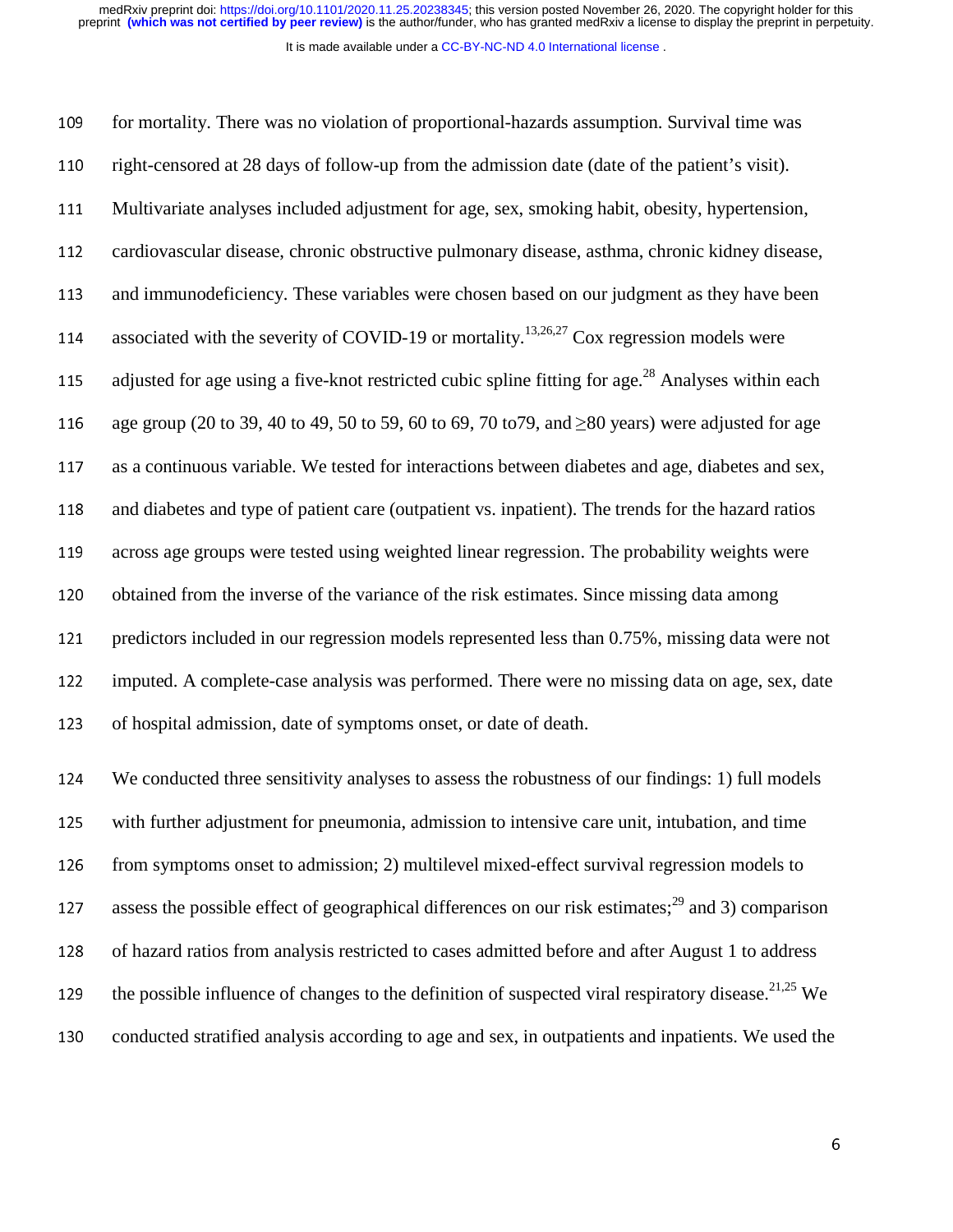It is made available under a [CC-BY-NC-ND 4.0 International license](http://creativecommons.org/licenses/by-nc-nd/4.0/) .

- 131 log-rank test to compare survival curves. All p values were two-sided. All analyses were
- 132 performed using Stata 14 (StataCorp LP, TX).

133

134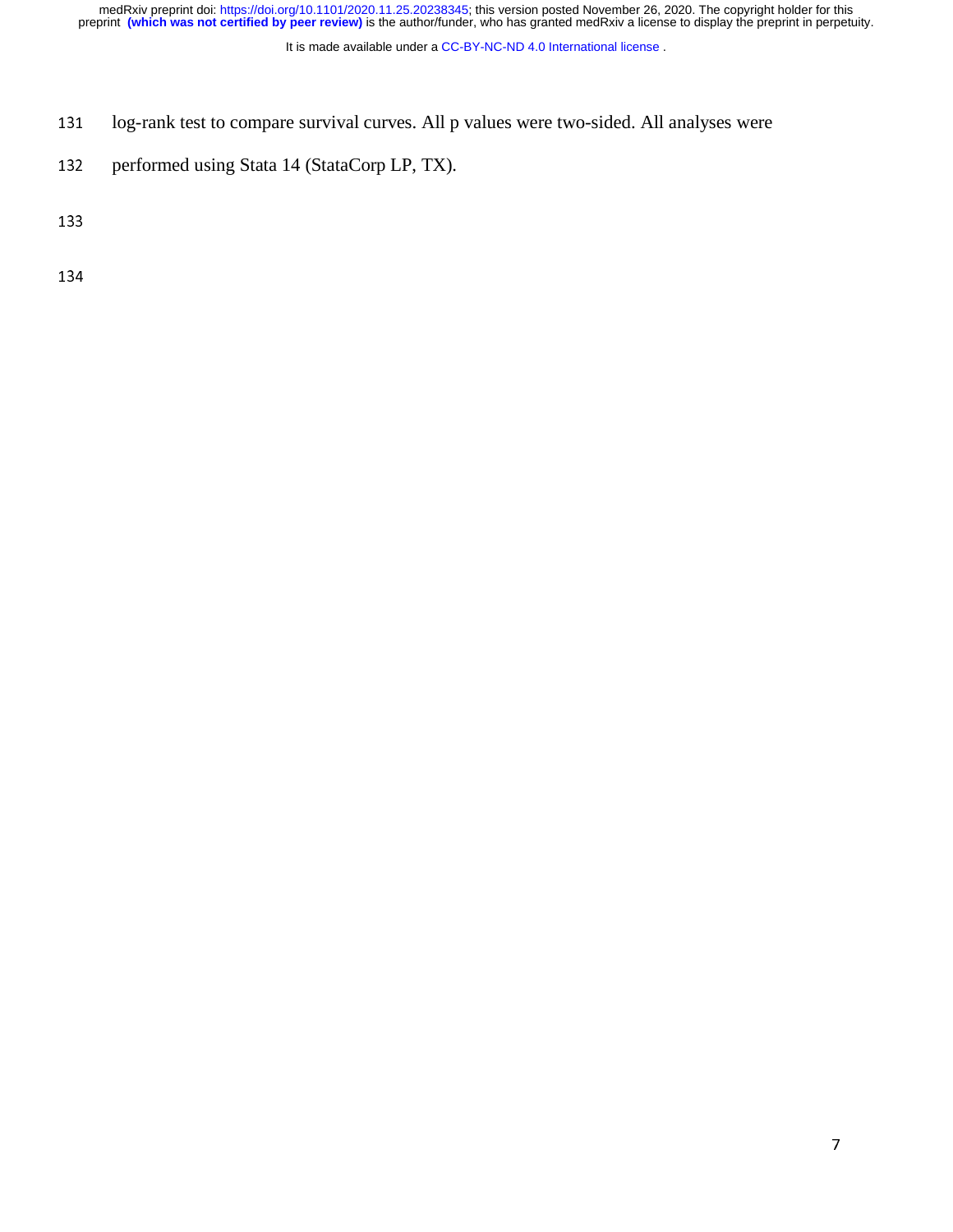It is made available under a [CC-BY-NC-ND 4.0 International license](http://creativecommons.org/licenses/by-nc-nd/4.0/) .

### <sup>135</sup>**RESULTS**

- 136 From January 1 through November 4, 2020, 2,445,709 symptomatic patients with viral
- 137 respiratory disease of all ages were reported. In total, 1,650,432 patients met the study inclusion
- 138 criteria. We excluded 197 patients who had implausible admission dates relative to their date of
- 139 death. We also excluded 14,185 patients who had missing data (0.86%) on diabetes, smoking
- 140 habit, obesity, hypertension, cardiovascular disease, chronic obstructive pulmonary disease,
- 141 asthma, chronic kidney disease, immunodeficiency, pneumonia, intubation, and admission to
- 142 intensive care unit (Table S1). Main analysis involved 757,210 adult patients with laboratory-
- 143 confirmed COVID-19. We also included 878,840 adult patients who tested negative for SARS-
- <sup>144</sup>CoV-2. In patients with COVID-19, the median age was 44 years (IQR, 33-56); 120,476 (15.9%)
- 145 had diabetes (Table 1). The proportion of patients with diabetes was 10.4% among outpatients
- <sup>146</sup>(575,866) and 33.3% among inpatients (181,344).
- 147 In patients without COVID-19, the median age was 40 years (IOR, 30-51); 88,235 (10.0%) had
- 148 diabetes (Table S2). The proportion of patients with diabetes was 7.6% among outpatients
- 149 (791,899) and 32.2% among inpatients (86,941).
- <sup>150</sup>*Association of diabetes with mortality.* As of November 4, 2020, 80,616 deaths occurred among
- 151 patients with COVID-19 who were followed up for 28 days (19,568,966 person-days of
- 152 observation); 31,389 (38.9%) had diabetes. During the same period, 20,134 deaths occurred
- 153 among patients without COVID-19 (24,172,062 person-days of observation); 7,923 (39.4%) had
- 154 diabetes (Table S3).
- 155 In patients with COVID-19, the incidence rate of death was 1,153.1 cases per 100,000 person-
- 156 days in those with diabetes and 292.2 cases per 100,000 person-days in those without diabetes. In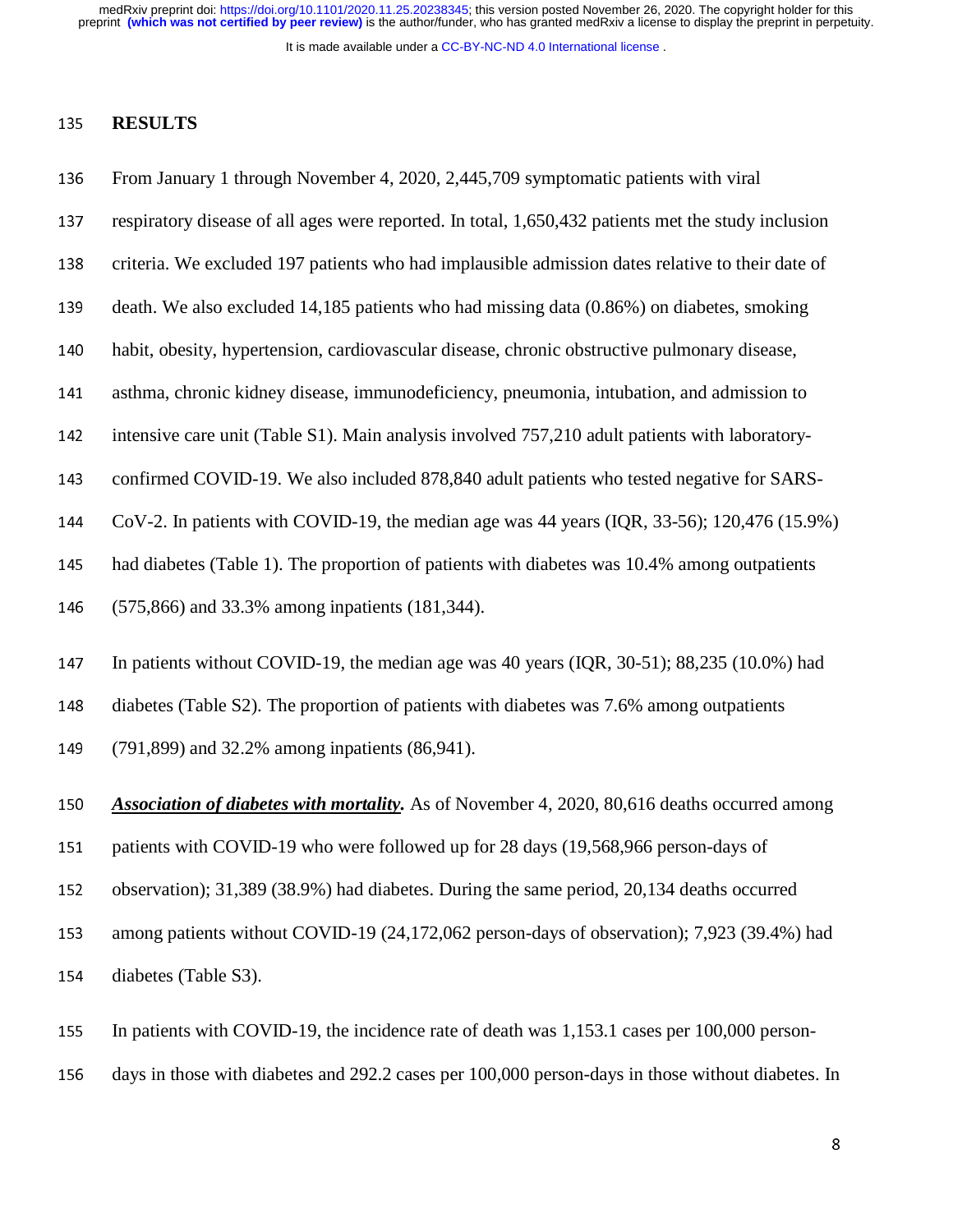It is made available under a [CC-BY-NC-ND 4.0 International license](http://creativecommons.org/licenses/by-nc-nd/4.0/) .

157 outpatients with COVID-19, the incidence rate of death in those with and without diabetes was,

158 respectively, 194.1 and 39.2 cases per 100,000 person-days. In hospitalized patients with <sup>159</sup>COVID-19, the incidence rate of death in those with and without diabetes was, respectively, <sup>160</sup>2,552.8 and 1,735.3 cases per 100,000 person-days. In patients without COVID-19, the incidence 161 rate of death was 344.9 cases per 100,000 person-days in those with diabetes and 55.8 cases per 162 100,000 person-days in those without diabetes. 163 Among COVID-19 cases, our adjusted Cox proportional-hazards regression analysis showed that 164 patients with diabetes had a 49% higher relative risk of death than those without diabetes (hazard 165 ratio: 1.49 (95% confidence interval [CI], 1.47-1.52) (Table 2). The association of diabetes with 166 mortality was mediated by age, sex, and the type of patient care (outpatient vs. inpatient) <sup>167</sup>(P<0.001 for all interactions). Men were at higher risk of death than women (hazard ratio: 1.65; <sup>168</sup>95% CI, 1.63-1.68). Compared with subjects 50 to 59 years of age, those 70 to 79 years of age 169 and those 80 years of age or older had 3-fold and 4-fold higher risk of death, respectively (Table 170 S4). A slightly stronger association between diabetes and mortality was noted in women (hazard 171 ratio: 1.64; 95% CI, 1.59-1.68) than in men (hazard ratio: 1.41; 95% CI, 1.38-1.44). We observed 172 a stronger association between diabetes and mortality in outpatients (hazard ratio: 1.66; 95% CI, <sup>173</sup>1.58-1.74) compared with that in hospitalized patients (hazard ratio: 1.14; 95% CI, 1.12-1.16) <sup>174</sup>(Table 2). Diabetes was associated with lower survival probability in outpatients and inpatients, 175 both in women and men (Figure 1). 176 In non-COVID-19 cases, the adjusted hazard ratio for mortality was 1.78 (95% CI, 1.73-1.84). 177 This association was also stronger in outpatients (hazard ratio: 1.91; 95% CI, 1.68-2.18)

178 compared with that in hospitalized patients (hazard ratio: 1.11; 95% CI, 1.07-1.14). The 28-day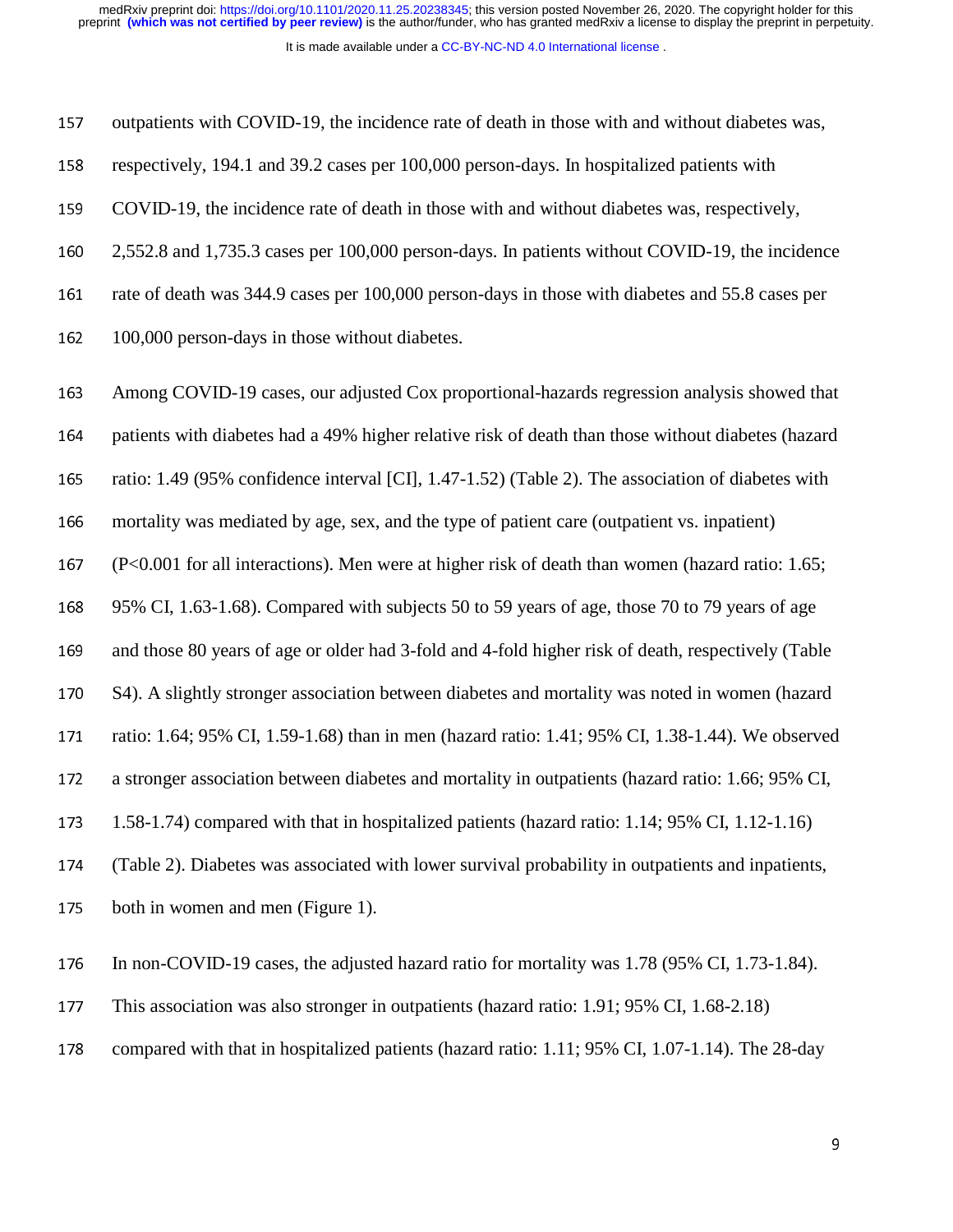It is made available under a [CC-BY-NC-ND 4.0 International license](http://creativecommons.org/licenses/by-nc-nd/4.0/) . preprint **(which was not certified by peer review)** is the author/funder, who has granted medRxiv a license to display the preprint in perpetuity. medRxiv preprint doi: [https://doi.org/10.1101/2020.11.25.20238345;](https://doi.org/10.1101/2020.11.25.20238345) this version posted November 26, 2020. The copyright holder for this

179 survival for inpatients with diabetes who had COVID-19 was lower (53.4%) compared with that 180 for those without COVID-19  $(73.4\%)$  (Figure 2).

<sup>181</sup>*Sensitivity and subgroup analyses.* In COVID-19 cases, the association of diabetes with

182 mortality persisted after further adjustment for pneumonia, admission to intensive care unit,

183 intubation, and time from symptoms onset to admission (Table S5). Accounting for geographical

<sup>184</sup>location did not substantially affect our estimates of the risk of death for outpatients (hazard

185 ratio: 1.62, 95% CI, 1.54-1.70) or inpatients (hazard ratio: 1.13, 95% CI, 1.12-1.15) with

186 COVID-19. The updated guidelines to define suspected cases of viral respiratory disease did not

187 have a substantial effect on the hazard ratios estimates for outpatients (before: 1.66, 95% CI,

<sup>188</sup>1.57-1.74; after: 1.63, 95% CI, 1.42-1.87) or inpatients (before: 1.14, 95% CI, 1.12-1.16; after:

189 1.15, 95% CI, 1.10-1.19).

190 In stratified analysis among COVID-19 cases according to sex and age, diabetes was associated 191 with higher mortality in all age groups, among women and men. We observed that the relative 192 risk of death associated with diabetes decreased with age (Table 2) (trend test:  $P=0.004$ ). These 193 trends were observed in women  $(P=0.006)$  and men  $(P=0.007)$  (Table S6). Although the relative 194 risk of death decreased with age, the incidence rates of death were higher in older subjects (Table 195 S7). The relative risk of death associated with diabetes decreased with age in outpatients (trend 196 test:  $P=0.001$ ) and in hospitalized patients (trend test:  $P=0.006$ ) (Table S8).

197 In hospitalized patients with COVID-19, the probability of survival at 28 days of follow-up for 198 those with diabetes compared with that among those without diabetes decreased as age increased. <sup>199</sup>We did not observe substantial differences in survival between patients 70 years of age or older 200 with diabetes and those without diabetes (Figure 3). The 28-day survival for inpatients with and 201 without diabetes was, respectively, 73.5% and 85.2% for patients 20-39 years of age; 66.6% and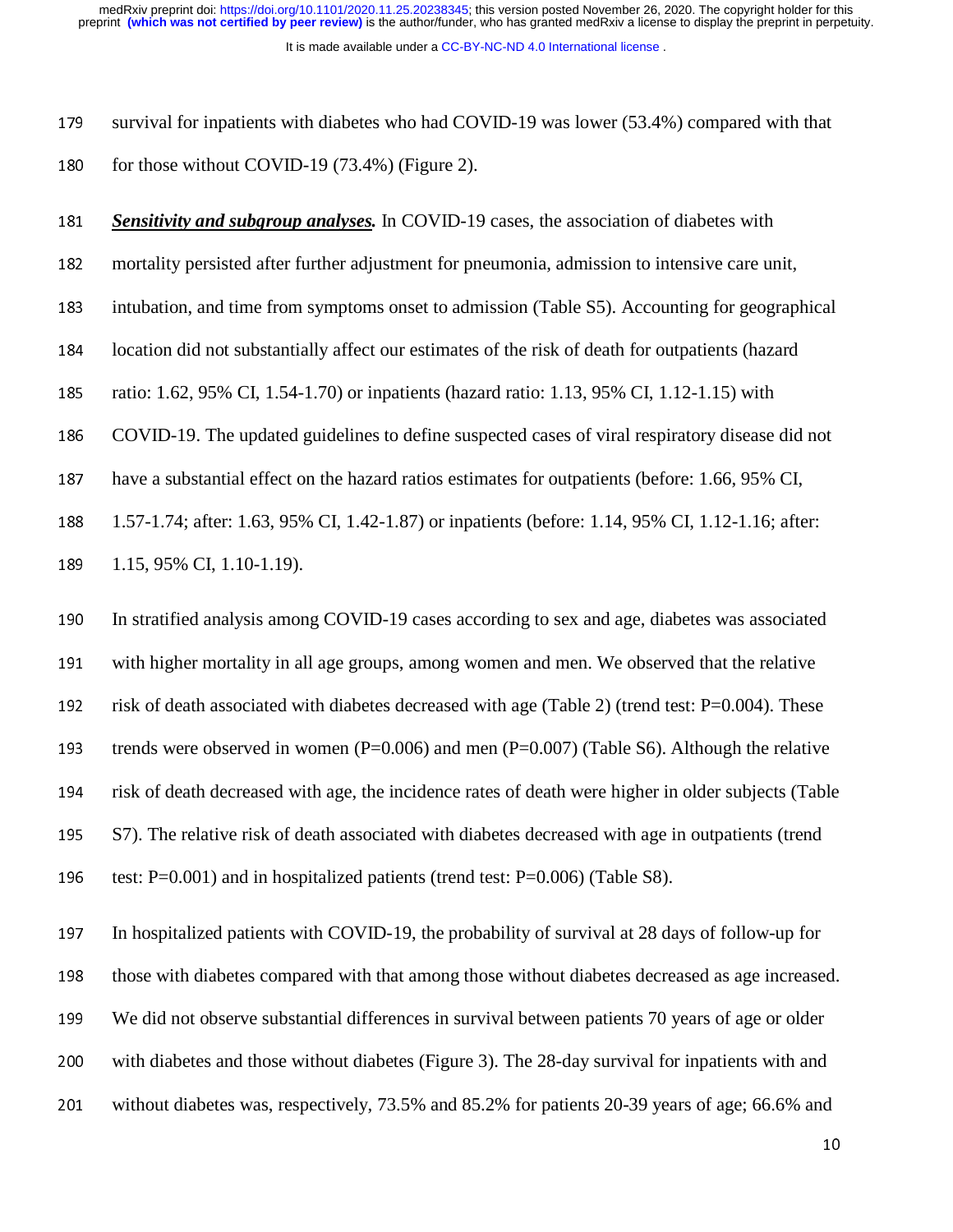| 202 | 75.9% for patients 40-49 years of age; 59.4% and 66.5% for patients 50-59 years of age; 50.1%      |
|-----|----------------------------------------------------------------------------------------------------|
| 203 | and 54.6% for patients 60-69 years of age; 42.7% and 44.6% for patients 70-79 years of age; and    |
| 204 | 38.4% and 39.0% for patients 80 years of age or older. In hospitalized patients 60 years of age or |
| 205 | older without COVID-19, we did not observe substantial differences in survival between patients    |
| 206 | with diabetes and those without diabetes (Figure S2).                                              |
| 207 |                                                                                                    |
| 208 |                                                                                                    |
| 209 |                                                                                                    |
| 210 |                                                                                                    |
| 211 |                                                                                                    |
| 212 |                                                                                                    |
| 213 |                                                                                                    |
| 214 |                                                                                                    |
| 215 |                                                                                                    |
| 216 |                                                                                                    |

- 217
- 
- 219
- 220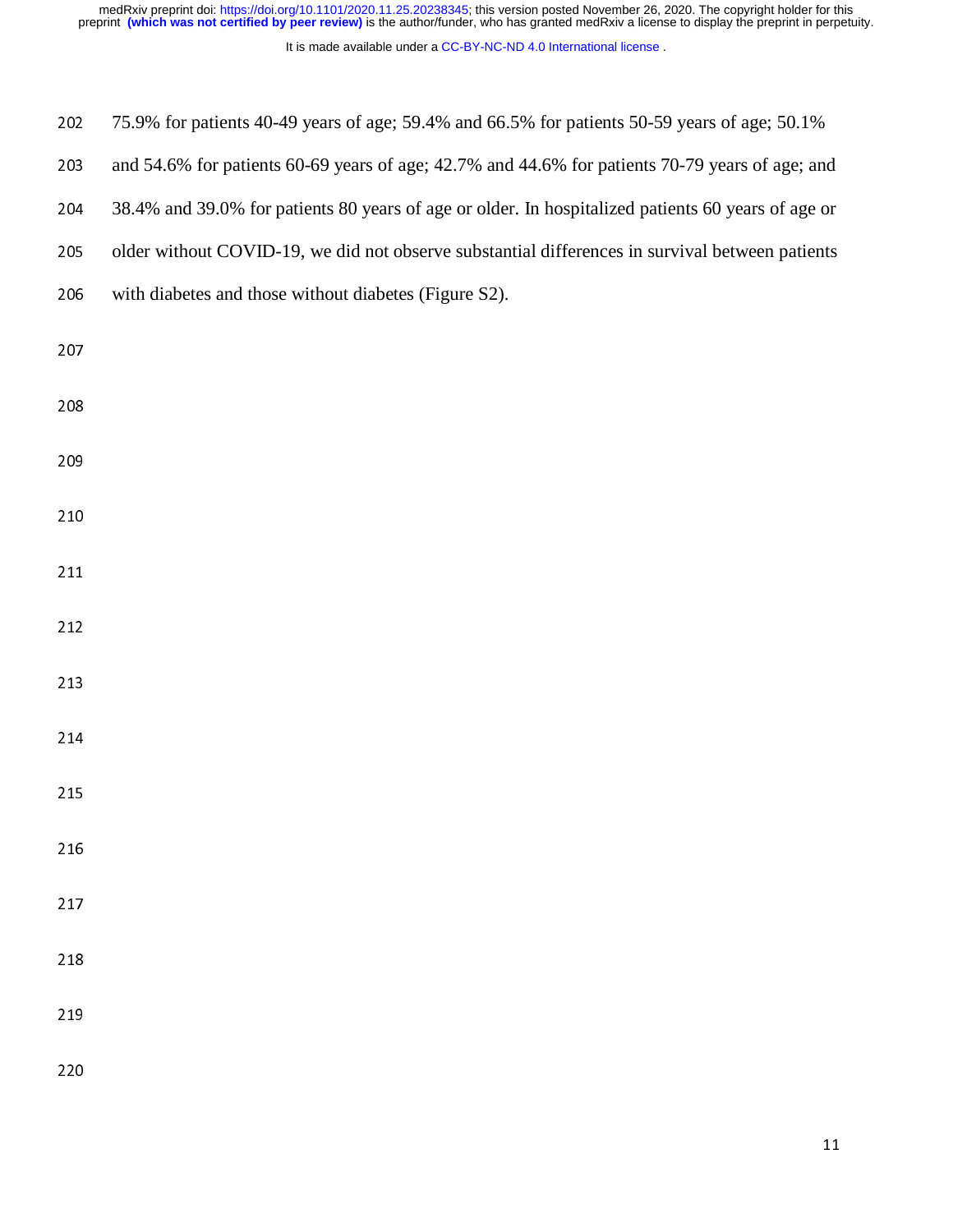It is made available under a [CC-BY-NC-ND 4.0 International license](http://creativecommons.org/licenses/by-nc-nd/4.0/) .

#### <sup>221</sup>**DISCUSSION**

222 Our analysis of a large population of symptomatic adult patients with COVID-19 in Mexico <sup>223</sup>(>750,000) shows that those with diabetes have increased risk of death during a follow-up of 28 <sup>224</sup>days. The relative risk of death associated with diabetes was stronger in outpatients than in 225 hospitalized patients, and decreased with age. However, the incidence rate of death was much 226 higher in hospitalized patients than in outpatients, and increased with age. 227 Although the 28-day survival for hospitalized patients with diabetes in the youngest group (20 to 228 39 years) was about 12 percentage points lower compared with that for those without diabetes, 229 the survival difference between patients with diabetes and those without diabetes was less than 2 230 percentage points in those 70 years of age or older (Figure 3). Lower hazard ratios for death 231 associated with diabetes have been reported among older patients with COVID-19 in England  $^{30}$ . 232 Our study shows a detailed comparison of the association of diabetes with mortality across age 233 groups in a Hispanic-Latino population in Mexico, a country that has one of the highest numbers 234 of deaths in the world due to COVID-19. $31$ 235 Previous studies have shown diabetes is very common in patients with COVID-19.<sup>26,32</sup> In our 236 study, the proportion of patients with diabetes among hospitalized patients with COVID-19 was 237 similarly high in those with and without COVID-19 ( $\sim$ 30%). Among deceased patients, the 238 proportion of patients with diabetes was also similar in both groups  $({\sim}40\%)$ . Although some 239 studies have detected an association between diabetes and mortality in subjects with COVID-240  $19, \frac{4,6,7,9-13}{4}$  others have not found a significant association.<sup>2,3,8,15-18</sup> In our study, diabetes was 241 associated with mortality in patients with COVID-19. However, this association was not stronger 242 than that observed in patients without COVID-19. Our findings also raise concern that the 243 association of diabetes with COVID-19-related mortality varies with age (Table 2). We observed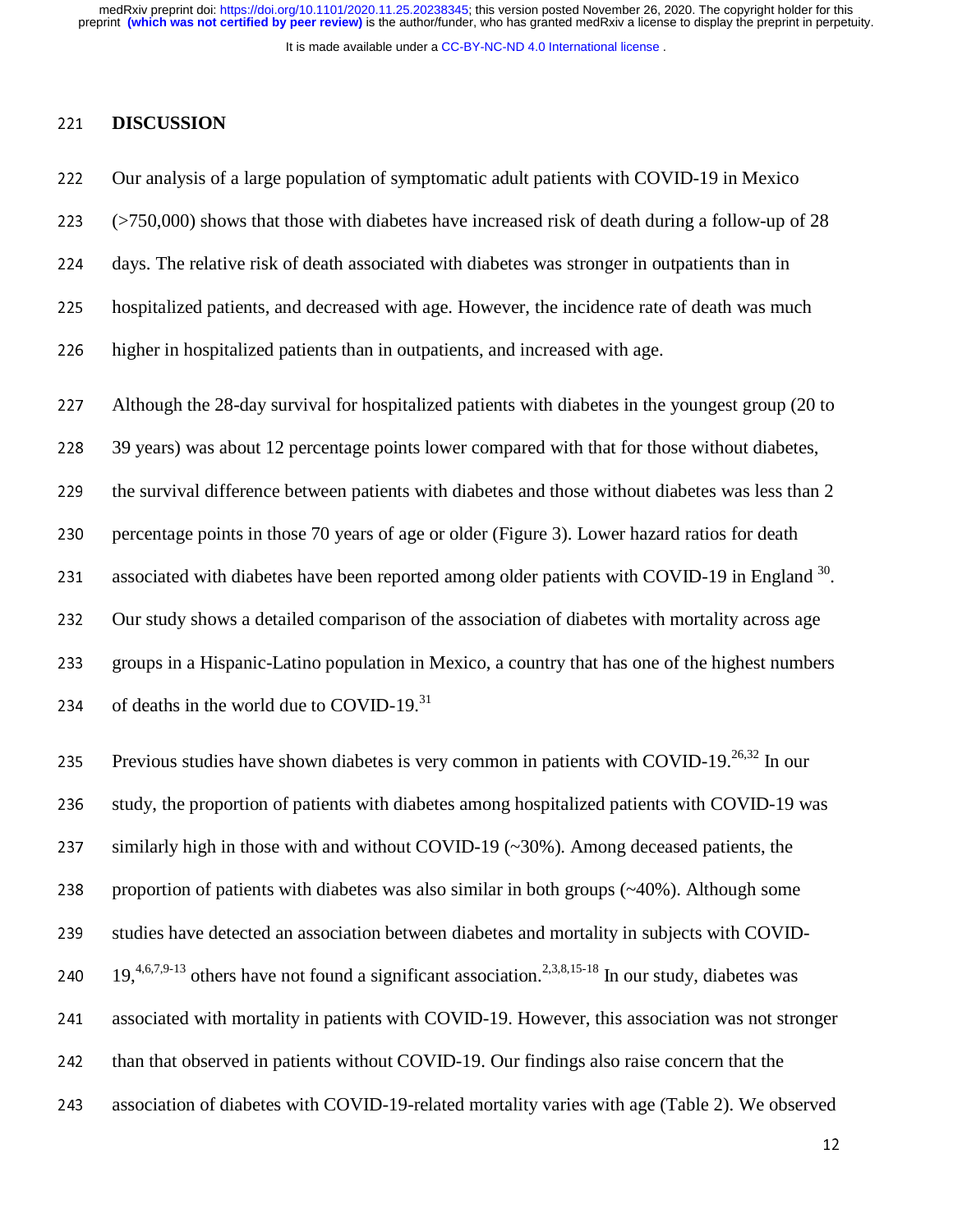It is made available under a [CC-BY-NC-ND 4.0 International license](http://creativecommons.org/licenses/by-nc-nd/4.0/) .

244 a modest association in patients 70 to 79 years of age. No association was observed in patients 80 245 years of age or older. The latter age group represented 11% of all COVID-19-related deaths in 246 our study (Table S3). Data from preliminary reports<sup>13,26,33</sup> suggest that 30-50% of the total 247 number of COVID-19-related deaths occur in patients 80 years of age or older. Thus, our 248 findings may help guide decisions when assessing the risk of death among patients with COVID-249 19 who have diabetes.

250 The present study has many strengths. The high number of fatal cases among patients with 251 COVID-19 ( $>80,000$  deaths) and the high number of patients who had diabetes ( $>120,000$ ) in the 252 population studied enabled us to conduct a stratified analysis according to age groups to obtain 253 precise estimates of the association of diabetes with mortality. The association of diabetes with 254 mortality across age groups in Latino populations has remained unknown. Our stratified analysis <sup>255</sup>by age was performed in a population with a number of deaths that was 15 times higher than the 256 number analyzed in a previous study conducted in a predominantly Caucasian population.<sup>30</sup> We 257 also performed stratified analysis among outpatients and inpatients. We observed a substantial 258 difference in the magnitude of the association of diabetes with mortality in outpatients (66% 259 higher risk) and inpatients (14% higher risk) with COVID-19, suggesting this association is 260 weaker in patients with severe COVID-19.

261 Limitations of this study include self-reported diabetes, unknown type of diabetes, and unknown 262 diabetes status. The proportion of patients with diabetes in the overall population (with and 263 without COVID-19) was 12.8%, slightly lower than the adult prevalence of diabetes in Mexico 264  $(15.2\%)$ <sup>34</sup> Our regression models were not adjusted for ethnicity or clinical and laboratory 265 variables since data were not available. Proper blood glucose control has been associated with 266 Iower COVID-19-related mortality.<sup>35</sup> Another limitation of our study is that we cannot exclude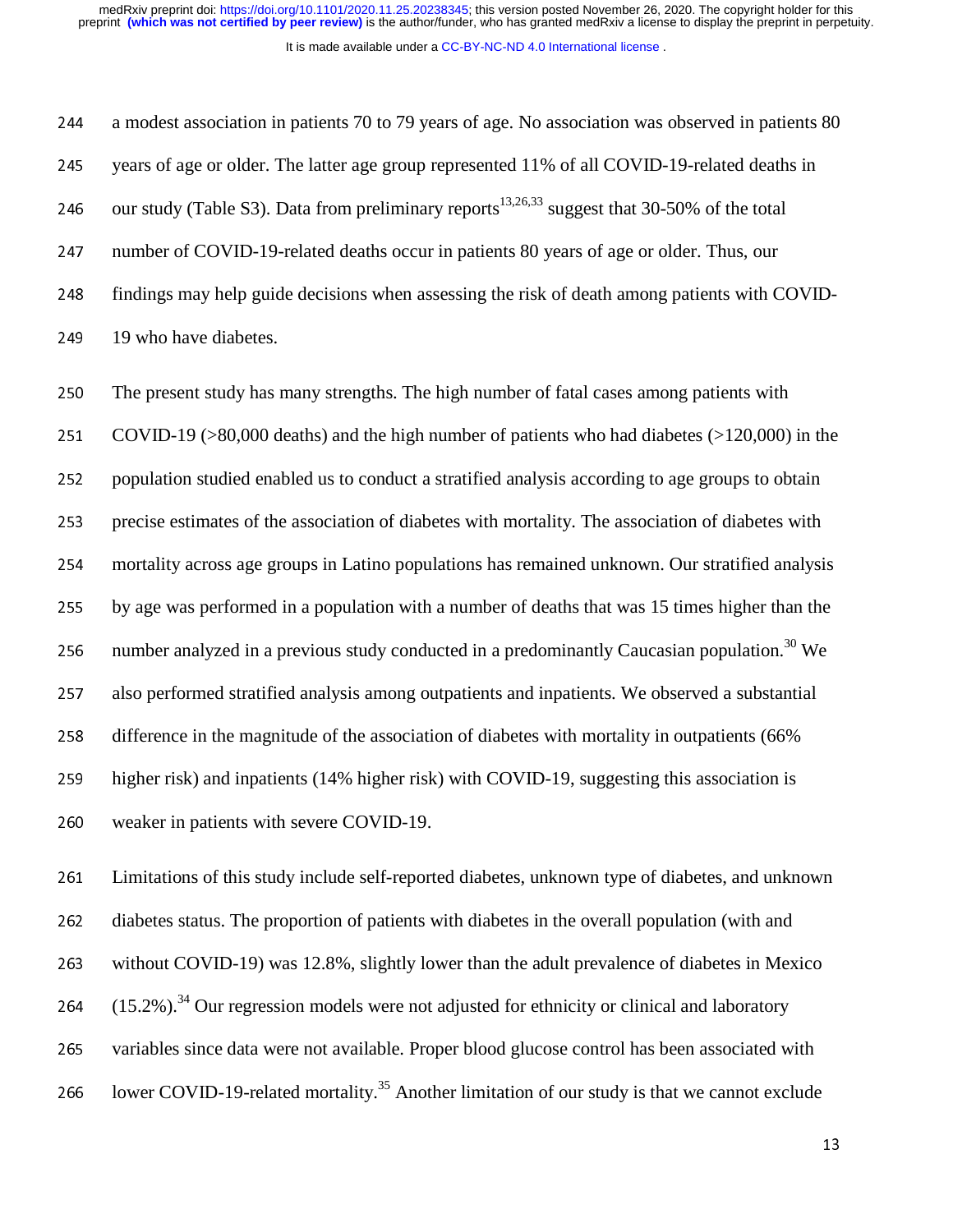| 267 | the possibility that the number of deaths in patients who had COVID-19 could be underreported.    |
|-----|---------------------------------------------------------------------------------------------------|
| 268 | Finally, since our analysis was restricted to patients who presented symptoms for suspected viral |
| 269 | respiratory disease and only 10% of patients with mild symptoms of viral respiratory disease      |
| 270 | were reported to the surveillance system, our findings may not be generalizable to populations    |
| 271 | with asymptomatic or mild COVID-19.                                                               |
| 272 |                                                                                                   |
| 273 |                                                                                                   |
| 274 |                                                                                                   |
| 275 |                                                                                                   |
| 276 |                                                                                                   |
| 277 |                                                                                                   |
| 278 |                                                                                                   |
| 279 |                                                                                                   |
| 280 |                                                                                                   |
| 281 |                                                                                                   |
| 282 |                                                                                                   |
| 283 |                                                                                                   |
| 284 |                                                                                                   |
| 285 |                                                                                                   |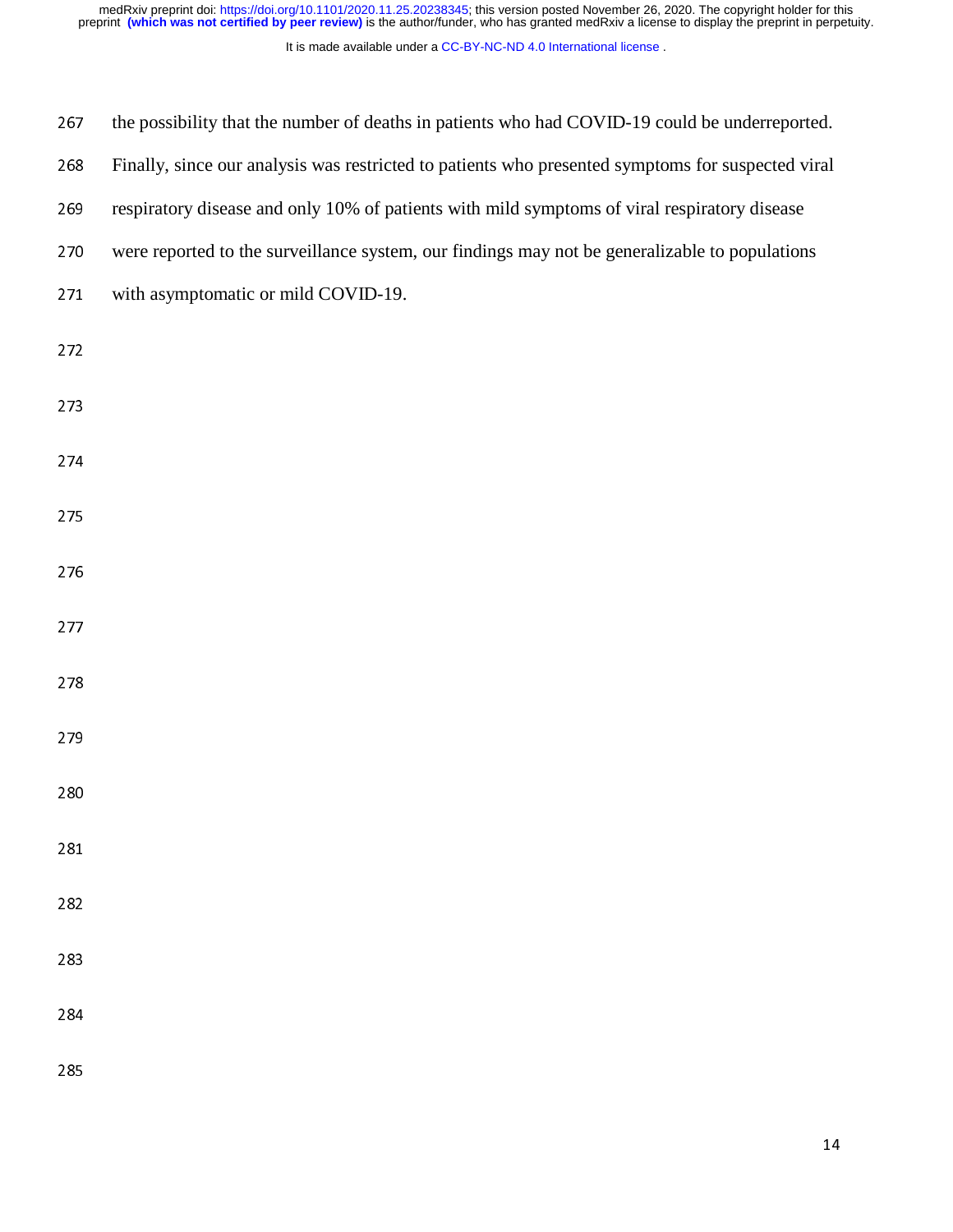It is made available under a [CC-BY-NC-ND 4.0 International license](http://creativecommons.org/licenses/by-nc-nd/4.0/) .

# 286 **CONCLUSION**

- 287 In symptomatic adult patients with COVID-19 in Mexico, diabetes was associated with higher
- 288 mortality. The relative risk of death associated with diabetes decreased with age.

289

290

292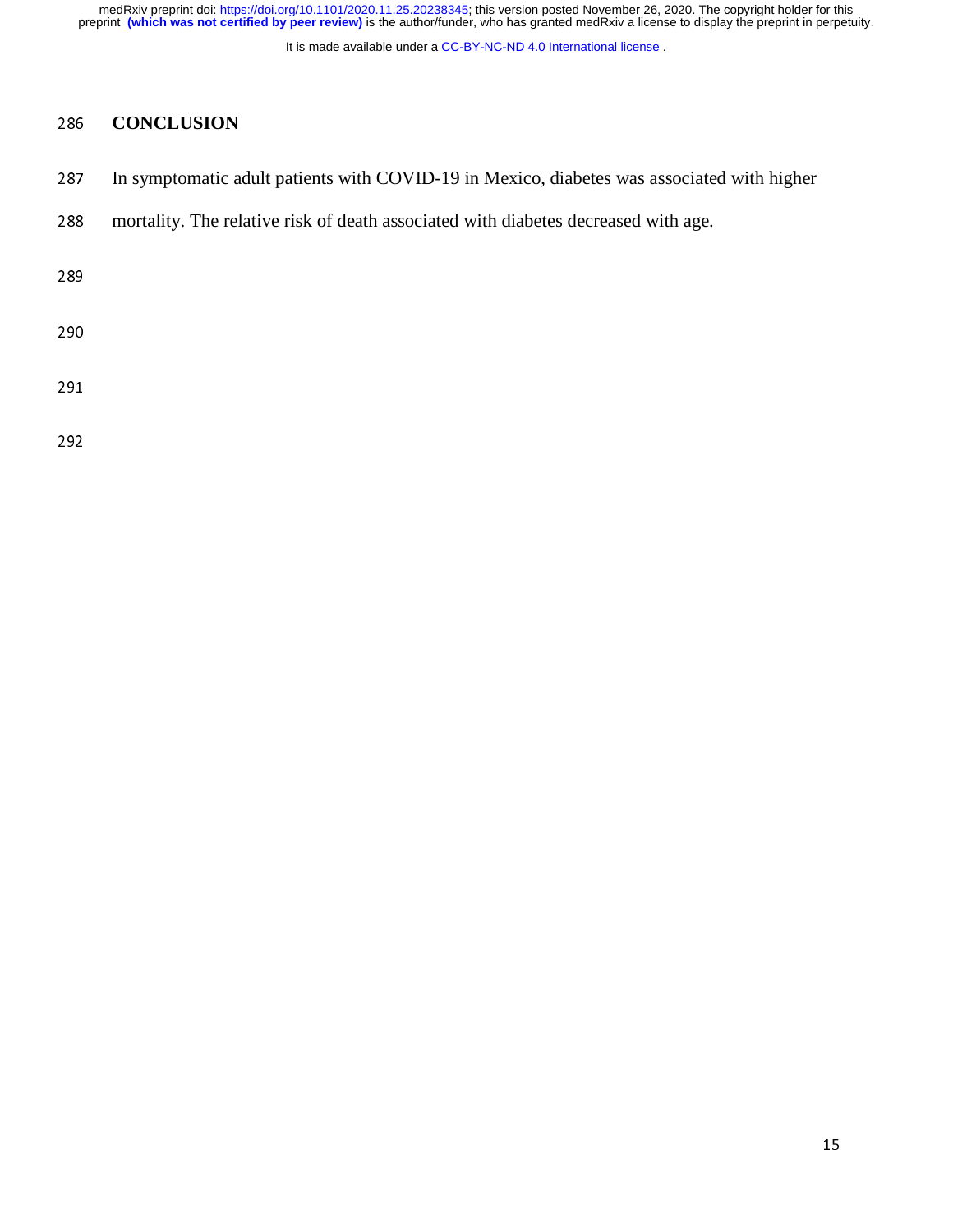It is made available under a [CC-BY-NC-ND 4.0 International license](http://creativecommons.org/licenses/by-nc-nd/4.0/) .

# <sup>293</sup>**ACKNOWLEDGMENTS**

- 294 We thank the Secretary of Health of the Government of Mexico for providing free access to data
- 295 on suspected cases of viral respiratory disease in Mexico.

296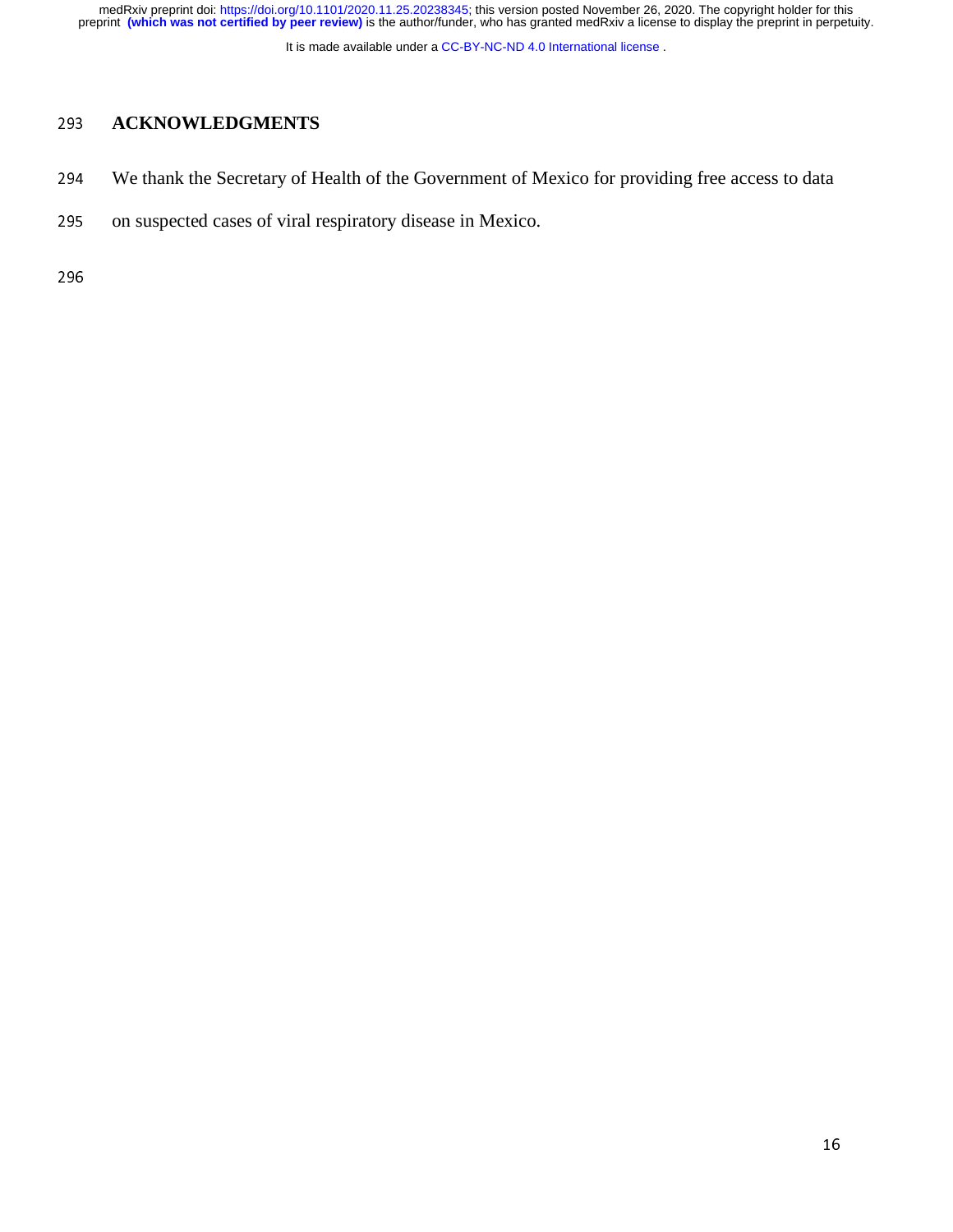It is made available under a [CC-BY-NC-ND 4.0 International license](http://creativecommons.org/licenses/by-nc-nd/4.0/) .

# **FUNDING**

298 No funding was received for this study.

| 299     |  |  |  |
|---------|--|--|--|
| $300\,$ |  |  |  |
| $301\,$ |  |  |  |
| 302     |  |  |  |
| 303     |  |  |  |
| 304     |  |  |  |
| 305     |  |  |  |
| 306     |  |  |  |
| 307     |  |  |  |
| $308\,$ |  |  |  |
| 309     |  |  |  |
| $310\,$ |  |  |  |
| $311$   |  |  |  |
| $312\,$ |  |  |  |
| $313\,$ |  |  |  |
| $314\,$ |  |  |  |
| $315\,$ |  |  |  |
| $316\,$ |  |  |  |
| $317\,$ |  |  |  |
| 318     |  |  |  |
| 319     |  |  |  |
|         |  |  |  |
| 320     |  |  |  |
| 321     |  |  |  |
|         |  |  |  |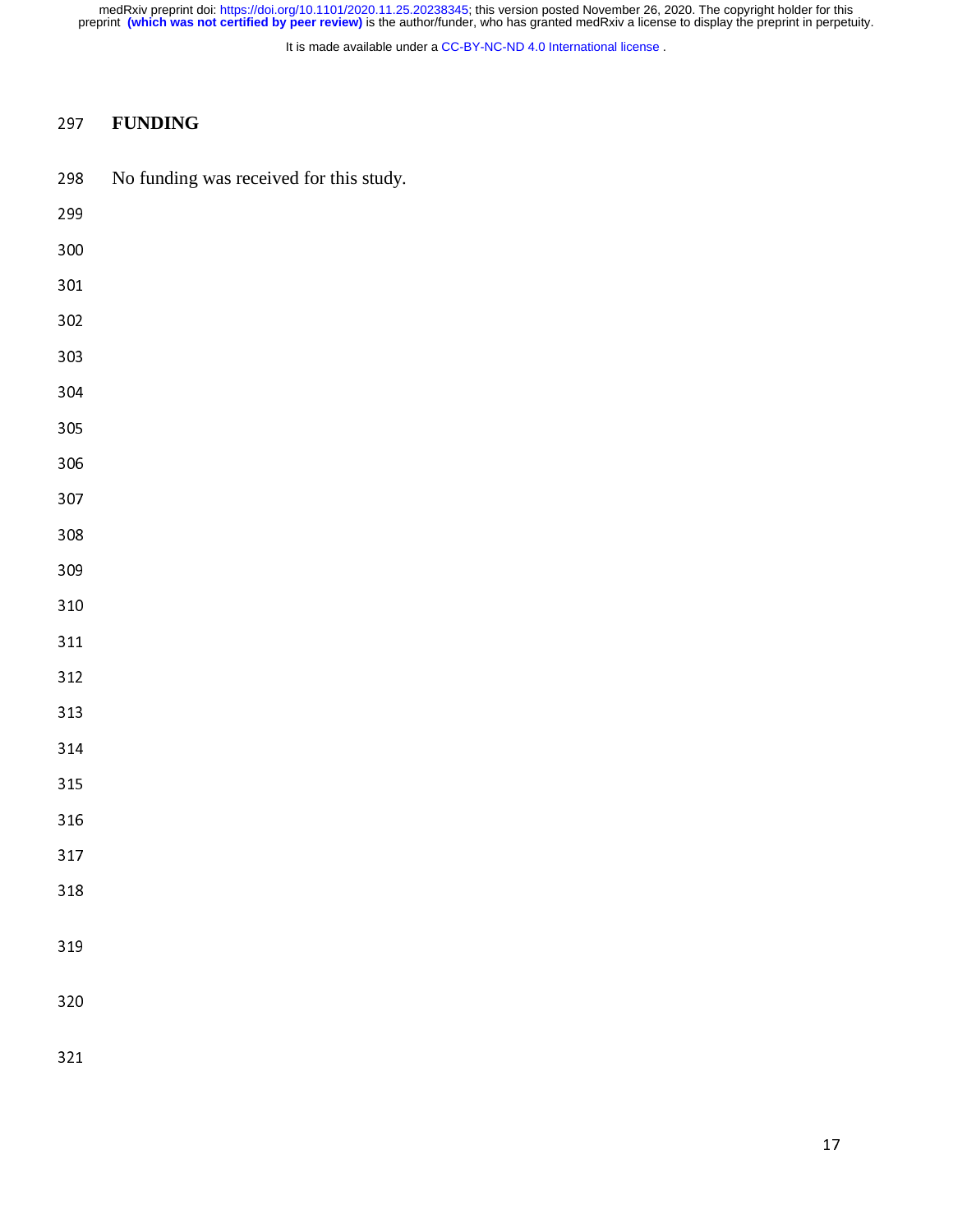It is made available under a [CC-BY-NC-ND 4.0 International license](http://creativecommons.org/licenses/by-nc-nd/4.0/) .

# **AUTHORSHIP CONFIRMATION STATEMENT**

| 323 | OOW: study design, data collection, statistical analyses, data interpretation, final draft writing. |
|-----|-----------------------------------------------------------------------------------------------------|
| 324 | JPCB: contributed with study design and data interpretation. OOW and JPCB have reviewed and         |
| 325 | approved the manuscript prior to submission.                                                        |
| 326 |                                                                                                     |
| 327 |                                                                                                     |
| 328 |                                                                                                     |
| 329 |                                                                                                     |
| 330 |                                                                                                     |
| 331 |                                                                                                     |
| 332 |                                                                                                     |
| 333 |                                                                                                     |
| 334 |                                                                                                     |
| 335 |                                                                                                     |
| 336 |                                                                                                     |
| 337 |                                                                                                     |
| 338 |                                                                                                     |
| 339 |                                                                                                     |
| 340 |                                                                                                     |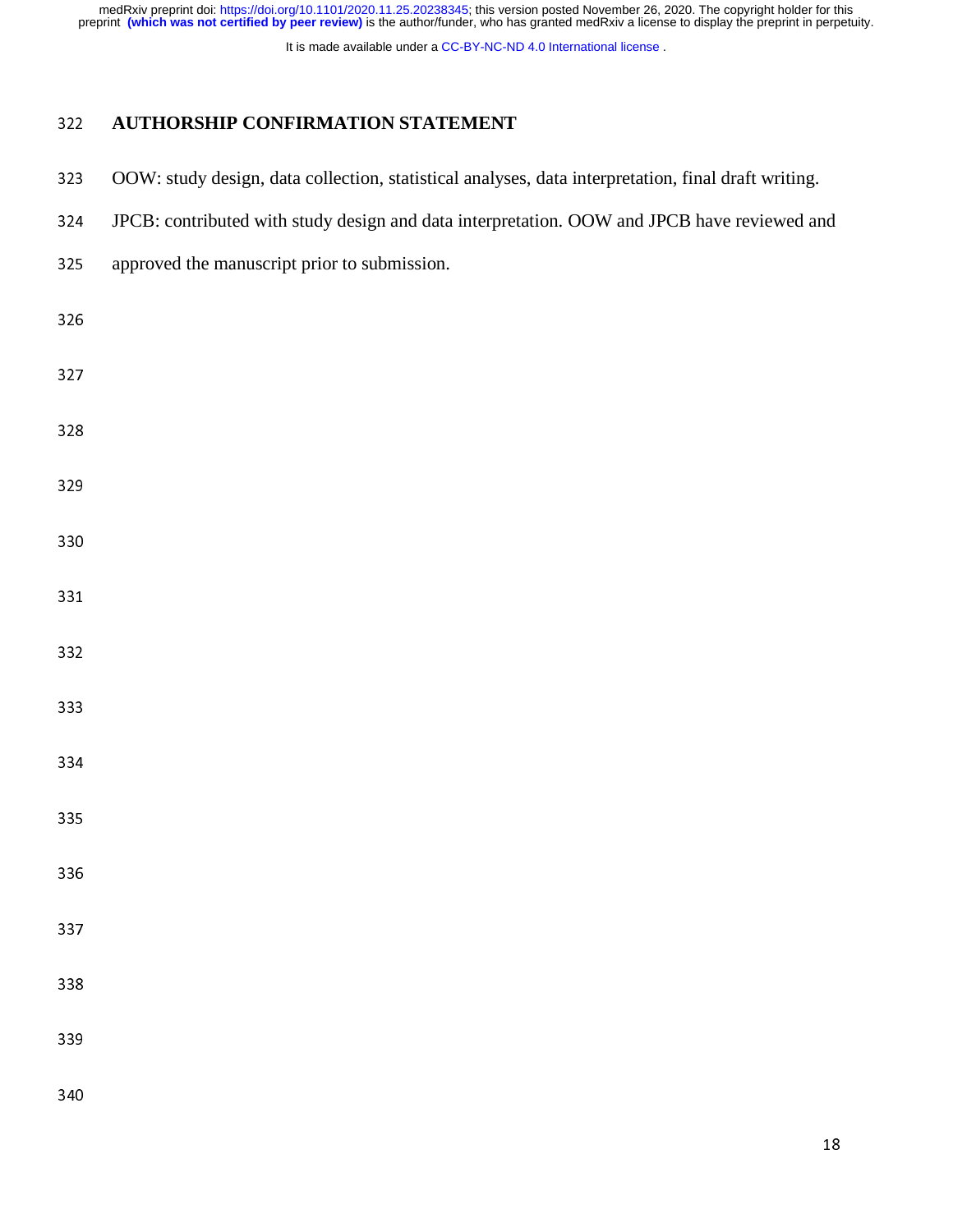It is made available under a [CC-BY-NC-ND 4.0 International license](http://creativecommons.org/licenses/by-nc-nd/4.0/) .

# **AUTHOR DISCLOSURE STATEMENTS**

342 Authors have nothing to disclose.

| 343 |  |  |  |
|-----|--|--|--|
| 344 |  |  |  |
| 345 |  |  |  |
| 346 |  |  |  |
| 347 |  |  |  |
| 348 |  |  |  |
| 349 |  |  |  |
| 350 |  |  |  |
| 351 |  |  |  |
| 352 |  |  |  |
| 353 |  |  |  |
| 354 |  |  |  |
| 355 |  |  |  |
| 356 |  |  |  |
| 357 |  |  |  |
|     |  |  |  |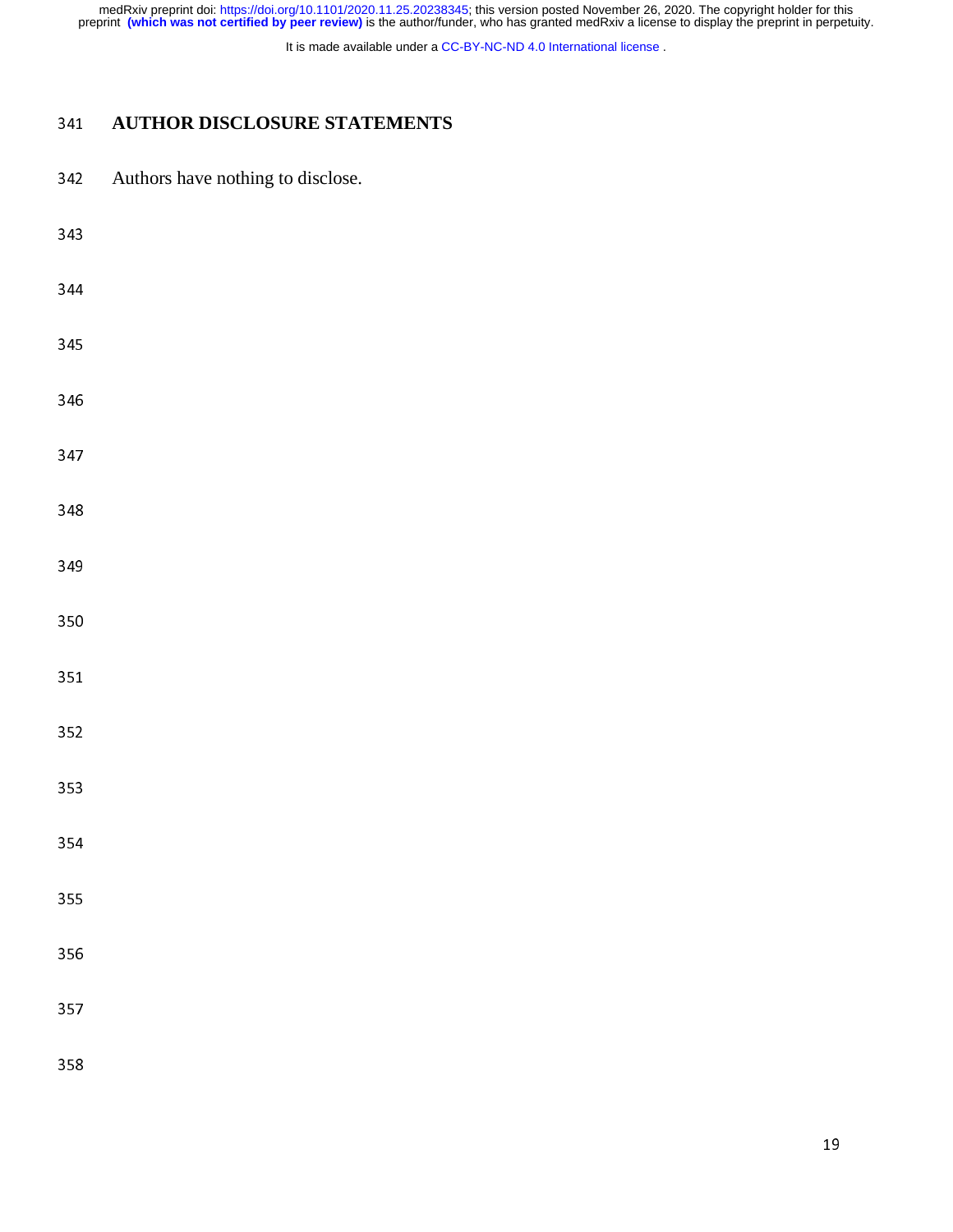It is made available under a [CC-BY-NC-ND 4.0 International license](http://creativecommons.org/licenses/by-nc-nd/4.0/) .

#### <sup>359</sup>**REFERENCES**

- <sup>360</sup>1. WHO. COVID-19 Weekly Epidemiological Update. 15 November 2020. Available at:
- 361 https://www.whoint/emergencies/diseases/novel-coronavirus-2019/situation-reports
- 362 Published 2020 Accessed Nov 20, 2020.
- <sup>363</sup>2. Petrilli CM, Jones SA, Yang J, et al. Factors associated with hospital admission and
- 364 critical illness among 5279 people with coronavirus disease 2019 in New York City:
- 365 prospective cohort study. BMJ 2020;369:m1966.
- <sup>366</sup>3. Ioannou GN, Locke E, Green P, et al. Risk Factors for Hospitalization, Mechanical
- 367 Ventilation, or Death Among 10131 US Veterans With SARS-CoV-2 Infection. JAMA 368 Netw Open 2020;3:e2022310.
- 369 4. Kim L, Garg S, O'Halloran A, et al. Risk factors for intensive care unit admission and in-
- 370 hospital mortality among hospitalized adults identified through the U.S. Coronavirus
- 371 Disease 2019 (COVID-19)-Associated Hospitalization Surveillance Network (COVID-
- 372 NET). Clin Infect Dis 2020.
- <sup>373</sup>5. Hur K, Price CPE, Gray EL, et al. Factors Associated With Intubation and Prolonged <sup>374</sup>Intubation in Hospitalized Patients With COVID-19. Otolaryngol Head Neck Surg
- 375 2020;163:170-8.
- <sup>376</sup>6. Barron E, Bakhai C, Kar P, et al. Associations of type 1 and type 2 diabetes with
- <sup>377</sup>COVID-19-related mortality in England: a whole-population study. Lancet Diabetes <sup>378</sup>Endocrinol 2020.
- 379 7. Tartof SY, Qian L, Hong V, et al. Obesity and mortality among patients diagnosed with <sup>380</sup>COVID-19: Results from an integrated health care organization. Ann Intern Med 2020.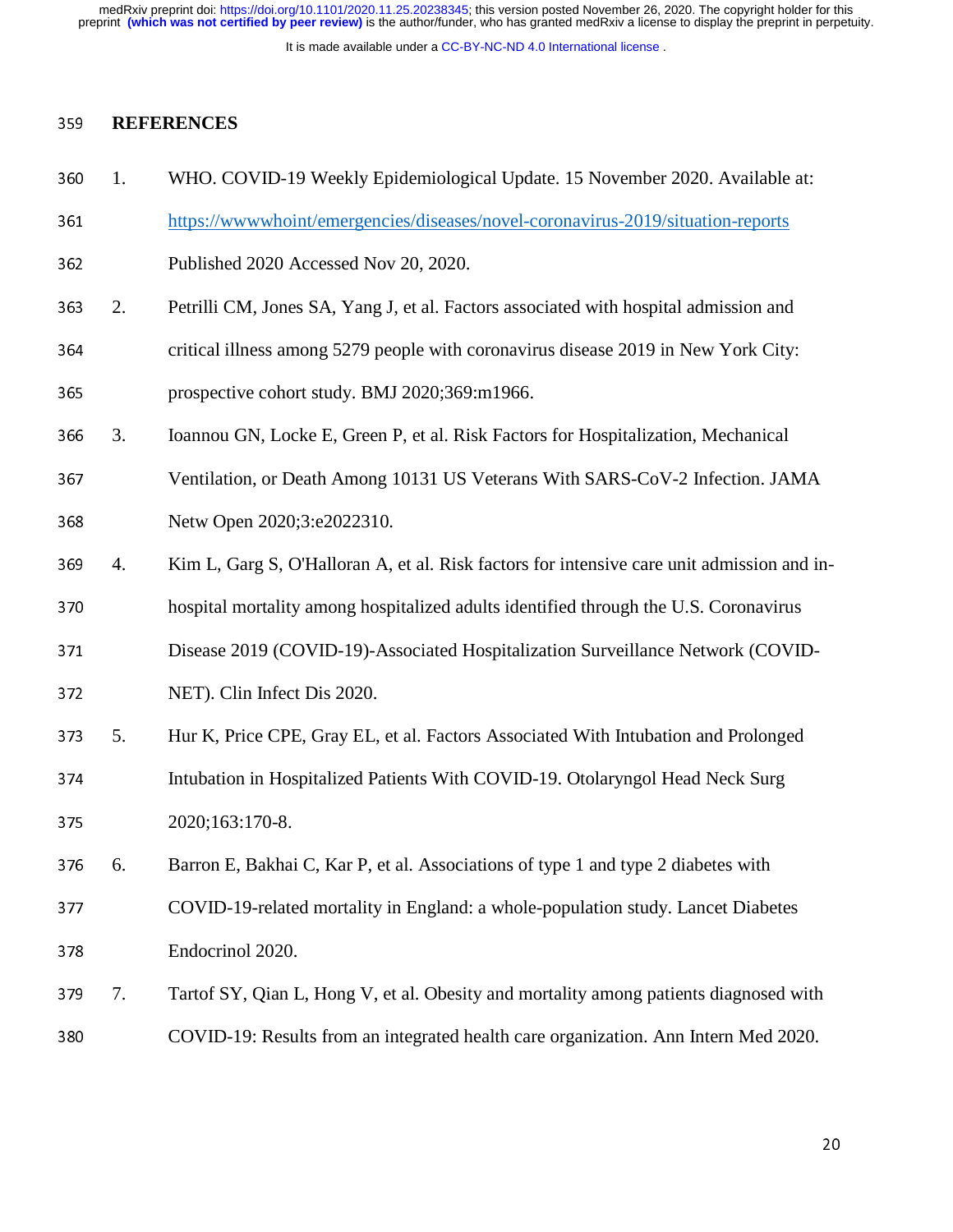| 381 | 8.  | Zhou F, Yu T, Du R, et al. Clinical course and risk factors for mortality of adult       |
|-----|-----|------------------------------------------------------------------------------------------|
| 382 |     | inpatients with COVID-19 in Wuhan, China: a retrospective cohort study. Lancet           |
| 383 |     | 2020;395:1054-62.                                                                        |
| 384 | 9.  | Yan Y, Yang Y, Wang F, et al. Clinical characteristics and outcomes of patients with     |
| 385 |     | severe covid-19 with diabetes. BMJ Open Diabetes Res Care 2020;8.                        |
| 386 | 10. | Grasselli G, Greco M, Zanella A, et al. Risk Factors Associated With Mortality Among     |
| 387 |     | Patients With COVID-19 in Intensive Care Units in Lombardy, Italy. JAMA Intern Med       |
| 388 |     | 2020.                                                                                    |
| 389 | 11. | Bello-Chavolla OY, Bahena-Lopez JP, Antonio-Villa NE, et al. Predicting mortality due    |
| 390 |     | to SARS-CoV-2: A mechanistic score relating obesity and diabetes to COVID-19             |
| 391 |     | outcomes in Mexico. J Clin Endocrinol Metab 2020;105:2752-61.                            |
| 392 | 12. | Guan WJ, Liang WH, Zhao Y, et al. Comorbidity and its impact on 1590 patients with       |
| 393 |     | COVID-19 in China: a nationwide analysis. Eur Respir J 2020;55.                          |
| 394 | 13. | Williamson EJ, Walker AJ, Bhaskaran K, et al. Factors associated with COVID-19-          |
| 395 |     | related death using OpenSAFELY. Nature 2020;584:430-6.                                   |
| 396 | 14. | Shang J, Wang Q, Zhang H, et al. The Relationship Between Diabetes Mellitus and          |
| 397 |     | COVID-19 Prognosis: A Retrospective Cohort Study in Wuhan, China. Am J Med 2020.         |
| 398 | 15. | Cummings MJ, Baldwin MR, Abrams D, et al. Epidemiology, clinical course, and             |
| 399 |     | outcomes of critically ill adults with COVID-19 in New York City: a prospective cohort   |
| 400 |     | study. Lancet 2020;395:1763-70.                                                          |
| 401 | 16. | Wang L, He W, Yu X, et al. Coronavirus disease 2019 in elderly patients: Characteristics |
| 402 |     | and prognostic factors based on 4-week follow-up. J Infect 2020;80:639-45.               |
|     |     |                                                                                          |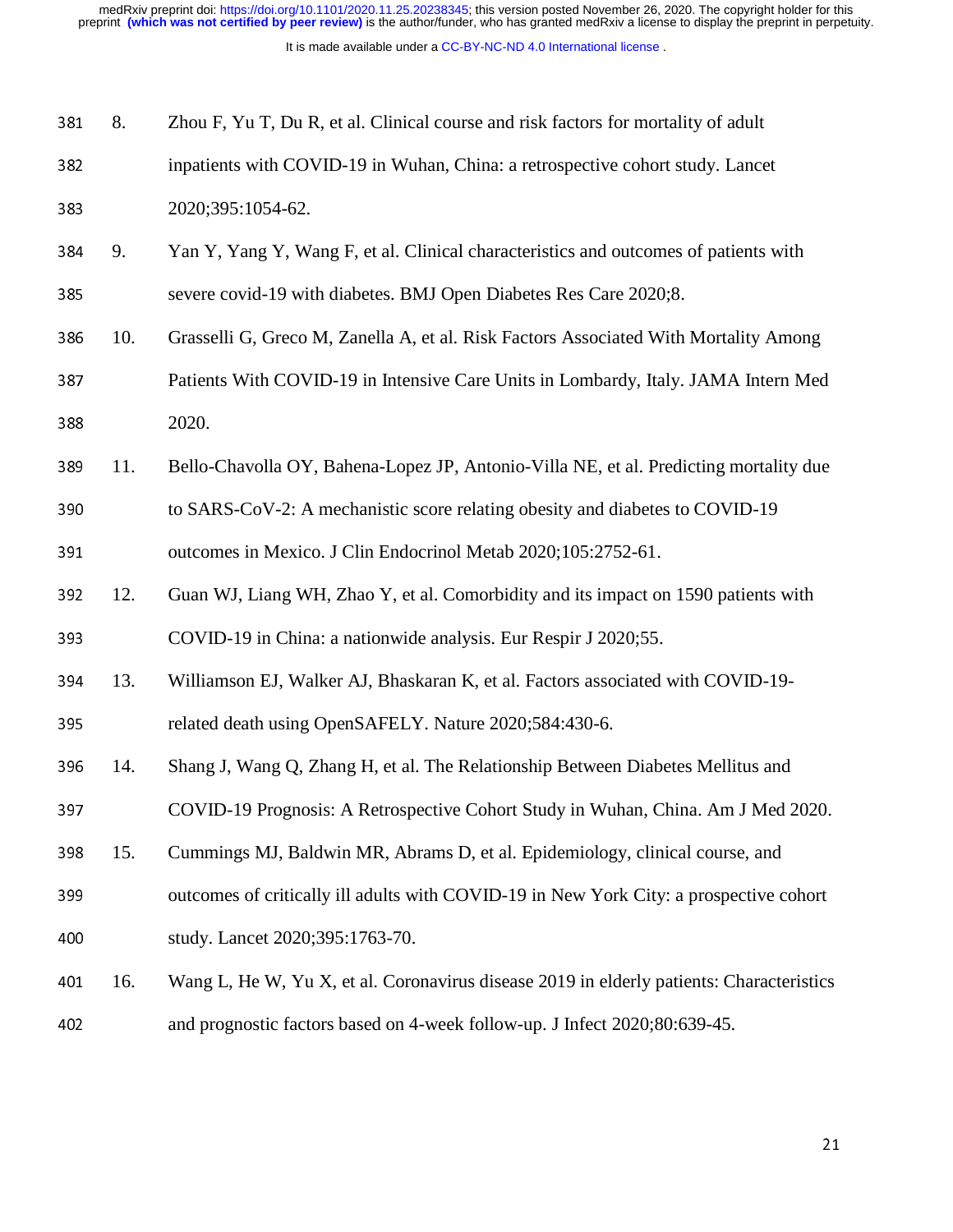| 403 | 17. | Gupta S, Hayek SS, Wang W, et al. Factors Associated With Death in Critically Ill        |
|-----|-----|------------------------------------------------------------------------------------------|
| 404 |     | Patients With Coronavirus Disease 2019 in the US. JAMA Intern Med 2020.                  |
| 405 | 18. | Ciceri F, Castagna A, Rovere-Querini P, et al. Early predictors of clinical outcomes of  |
| 406 |     | COVID-19 outbreak in Milan, Italy. Clin Immunol 2020;217:108509.                         |
| 407 | 19. | Bornstein SR, Rubino F, Khunti K, et al. Practical recommendations for the management    |
| 408 |     | of diabetes in patients with COVID-19. Lancet Diabetes Endocrinol 2020;8:546-50.         |
| 409 | 20. | Katulanda P, Dissanayake HA, Ranathunga I, et al. Prevention and management of           |
| 410 |     | COVID-19 among patients with diabetes: an appraisal of the literature. Diabetologia      |
| 411 |     | 2020;63:1440-52.                                                                         |
| 412 | 21. | Gobierno de México. Dirección General de Epidemiología. Lineamiento estandarizado        |
| 413 |     | para la vigilancia epidemiológica y por laboratorio de la enfermedad respiratoria viral. |
| 414 |     | Agosto de 2020. Available at: www.gobmx/salud September 13, 2020 2020.                   |
| 415 | 22. | HHS. U.S. Department of Health & Human Services. Federal policy for the protection of    |
| 416 |     | human subjects. 2020 (https://www.hhs.gov/ohrp/regulations-and-                          |
| 417 |     | policy/regulations/common-rule/index.html).                                              |
| 418 | 23. | The World Bank. Data. 2020                                                               |
| 419 |     | (https://data.worldbank.org/indicator/SP.POP.TOTL?locations=MX).                         |
| 420 | 24. | INEG. Perfil sociodemográfico. Estados Unidos Mexicanos. Censo de población vivienda     |
| 421 |     | 2010. Aguascalientes, Mexico2013.                                                        |
| 422 | 25. | Gobierno de México. Dirección General de Epidemiología. Lineamiento estandarizado        |
| 423 |     | para la vigilancia epidemiológica y por laboratorio de la enfermedad respiratoria viral. |
| 424 |     | Abril de 2020. Available at: https://coronavirusgobmx/wp-                                |
|     |     |                                                                                          |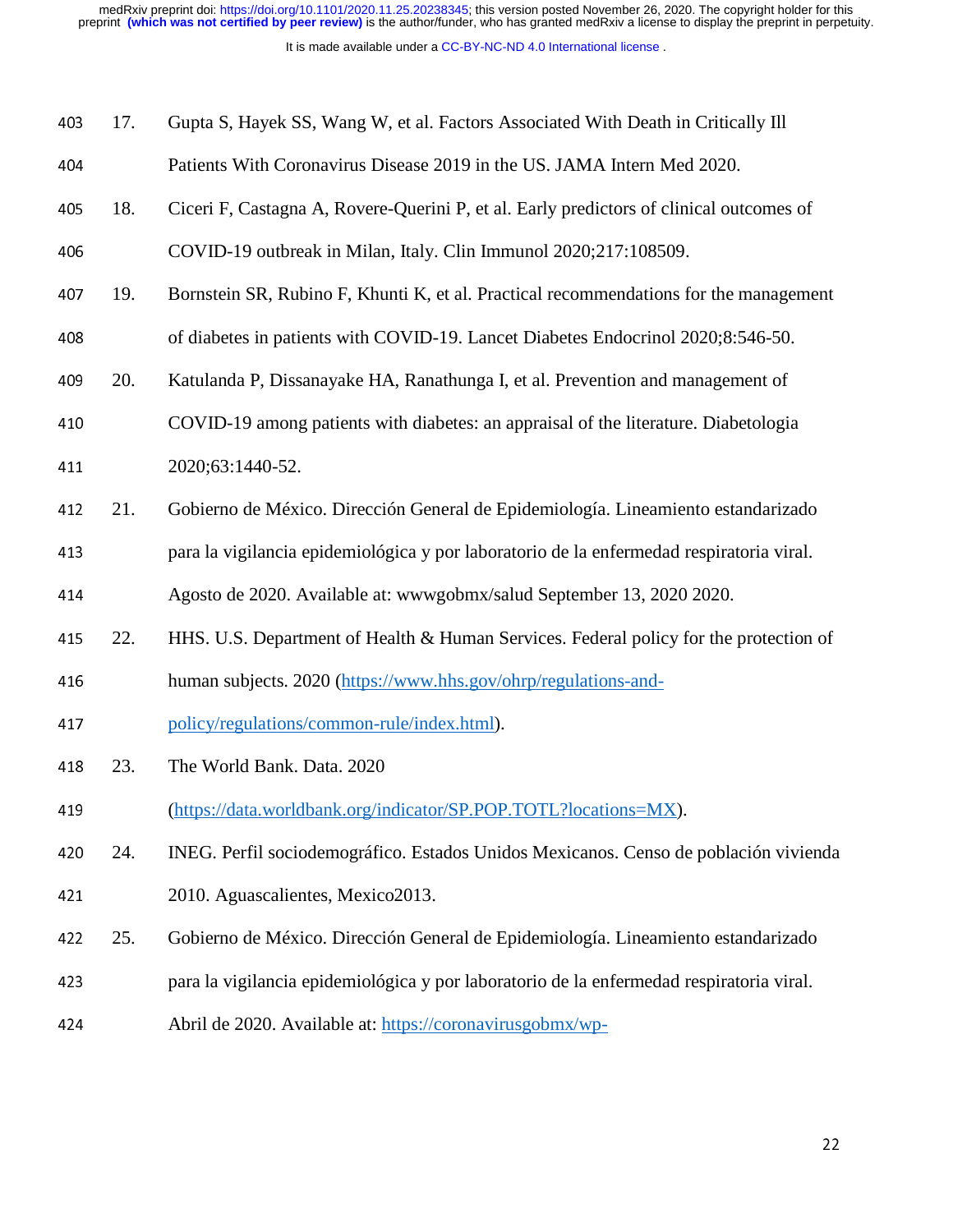- 425 content/uploads/2020/04/Lineamiento de vigilancia epidemiologica de enfermedad re <sup>426</sup>spiratoria-\_viralpdf September 13, 2020 2020.
- 427 26. Richardson S, Hirsch JS, Narasimhan M, et al. Presenting Characteristics, Comorbidities,
- <sup>428</sup>and Outcomes Among 5700 Patients Hospitalized With COVID-19 in the New York City
- 429 Area. JAMA 2020;323:2052-9.
- 430 27. Wang L, Foer D, Bates DW, Boyce JA, Zhou L. Risk factors for hospitalization,
- 431 intensive care, and mortality among patients with asthma and COVID-19. J Allergy Clin
- 432 **Immunol** 2020;146:808-12.
- <sup>433</sup>28. Harrell FE. Regression modeling strategies: With applications to linear models, logistic
- 434 regression, and survival analysis. New York: Springer; 2001.
- 435 29. Woolcott OO, Bergman RN. Mortality attributed to COVID-19 in high-altitude
- 436 populations. High Alt Med Biol 2020. https://doi.org/10.1089/ham.2020.0098.
- <sup>437</sup>30. Dennis JM, Mateen BA, Sonabend R, et al. Type 2 Diabetes and COVID-19-Related
- 438 Mortality in the Critical Care Setting: A National Cohort Study in England, March-July
- 439 2020. Diabetes Care 2020.
- 440 31. WHO. COVID-19 Weekly Epidemiological Update. 18 October 2020. Available at:
- <sup>441</sup>https://wwwwhoint/emergencies/diseases/novel-coronavirus-2019/situation-reports
- 442 Published 2020 Accessed Oct 20, 2020.
- <sup>443</sup>32. Bode B, Garrett V, Messler J, et al. Glycemic Characteristics and Clinical Outcomes of
- <sup>444</sup>COVID-19 Patients Hospitalized in the United States. J Diabetes Sci Technol
- 445 2020;14:813-21.
- <sup>446</sup>33. Livingston E, Bucher K. Coronavirus Disease 2019 (COVID-19) in Italy. JAMA
- 447 2020;323:1335.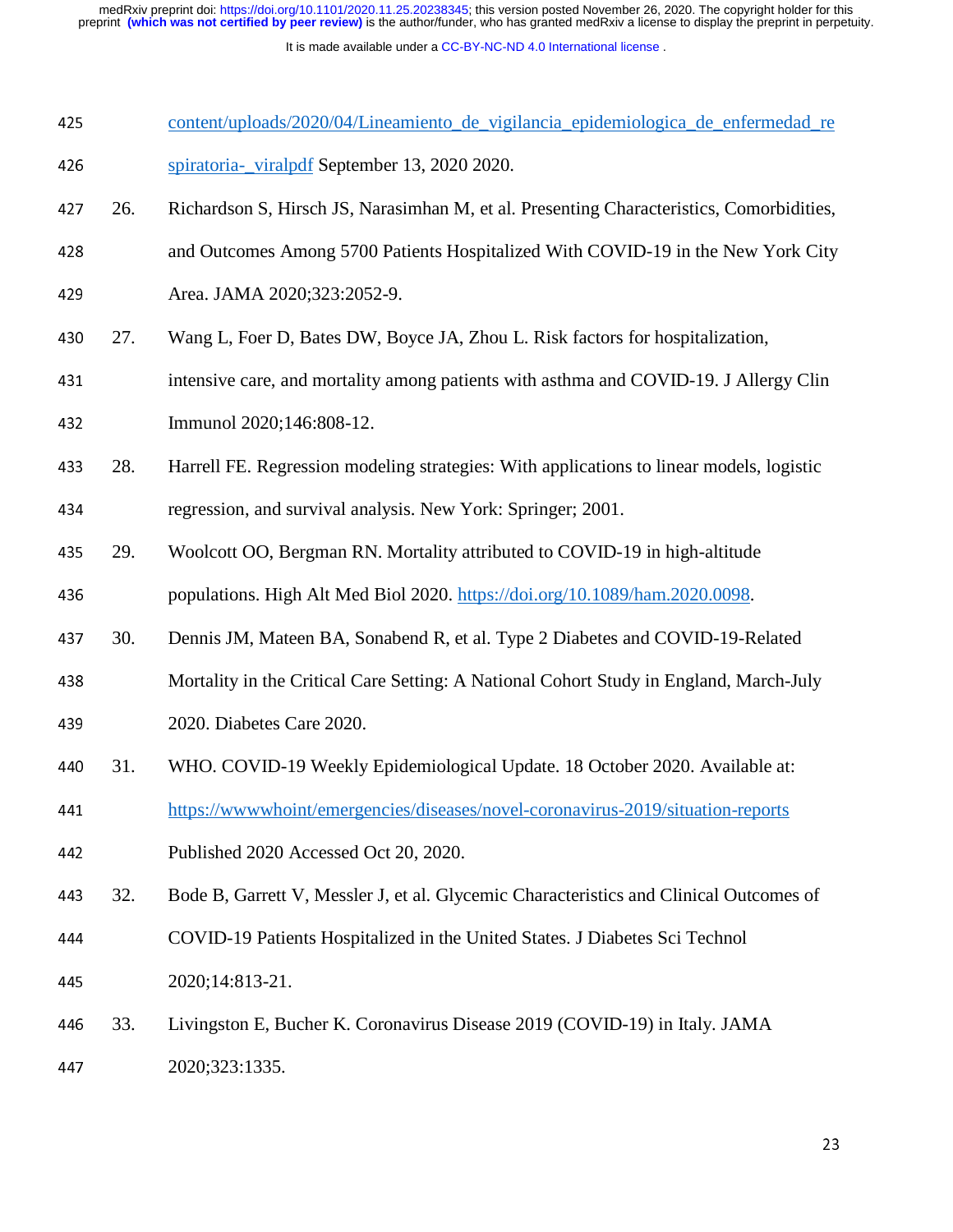- <sup>448</sup>34. International Diabetes Federation. IDF Diabetes Atlas. Ninth edition 2019. Brussels2019.
- 449 35. Zhu L, She ZG, Cheng X, et al. Association of Blood Glucose Control and Outcomes in
- 450 Patients with COVID-19 and Pre-existing Type 2 Diabetes. Cell Metab 2020;31:1068-77
- 451 e3.
- 452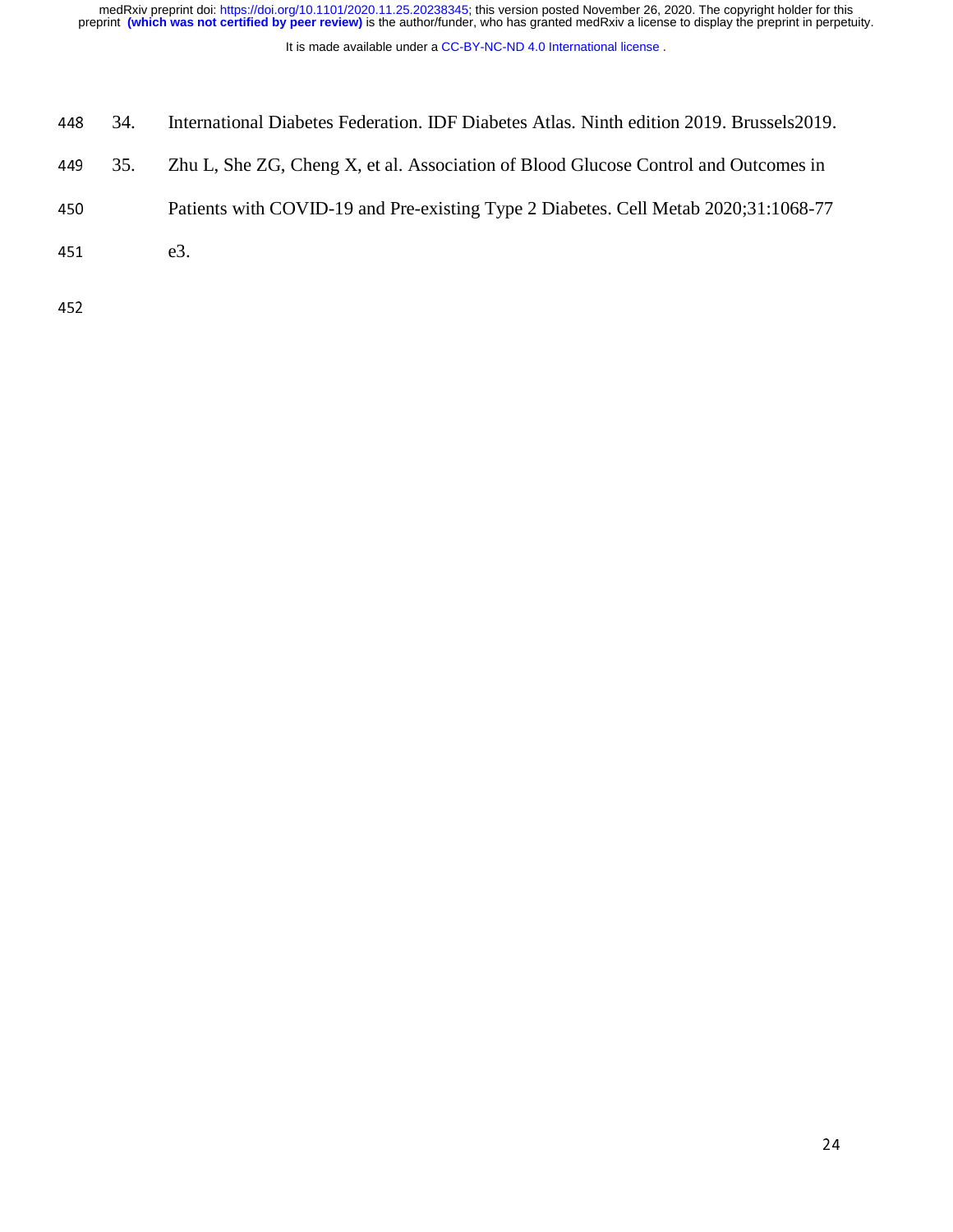| Table 1. Characteristics of study patients with COVID-19. |  |
|-----------------------------------------------------------|--|
|-----------------------------------------------------------|--|

| <b>Characteristic</b>               | All            | With          | Without         |
|-------------------------------------|----------------|---------------|-----------------|
|                                     | $(n=757,210)$  | diabetes      | diabetes        |
|                                     |                | $(n=120,476)$ | $(n=636,734)$   |
| Median age (IQR), years             | 44 (33-56)     | 58 (49-67)    | $42(32-53)$     |
| Age distribution, n (%)             |                |               |                 |
| $20-39$ years                       | 296,881 (39.2) | 9,586(8.0)    | 287, 295 (45.1) |
| 40-49 years                         | 169,645 (22.4) | 22,103        | 147,542 (23.2)  |
|                                     |                | (18.4)        |                 |
| $50-59$ years                       | 138,707 (18.3) | 34,444        | 104,263(16.4)   |
|                                     |                | (28.6)        |                 |
| $60-69$ years                       | 86,446 (11.4)  | 30,884        | 55,562 (8.7)    |
|                                     |                | (25.6)        |                 |
| 70-79 years                         | 45,352(6.0)    | 17,243        | 28,109 (4.4)    |
|                                     |                | (14.3)        |                 |
| $\geq$ 80 years                     | 20,179(2.7)    | 6,216(5.2)    | 13,963(2.2)     |
| Male sex, $n$ $(\%)$                | 394,832 (52.1) | 63,431        | 331,401 (52.1)  |
|                                     |                | (52.7)        |                 |
| Smoking habit, n (%)                | 57,451 (7.6)   | 9,433(7.8)    | 48,018(7.5)     |
| Pneumonia, n (%)                    | 140,819 (18.6) | 45,895        | 94,924 (14.9)   |
|                                     |                | (38.1)        |                 |
| Pre-existing comorbidities, $n$ (%) |                |               |                 |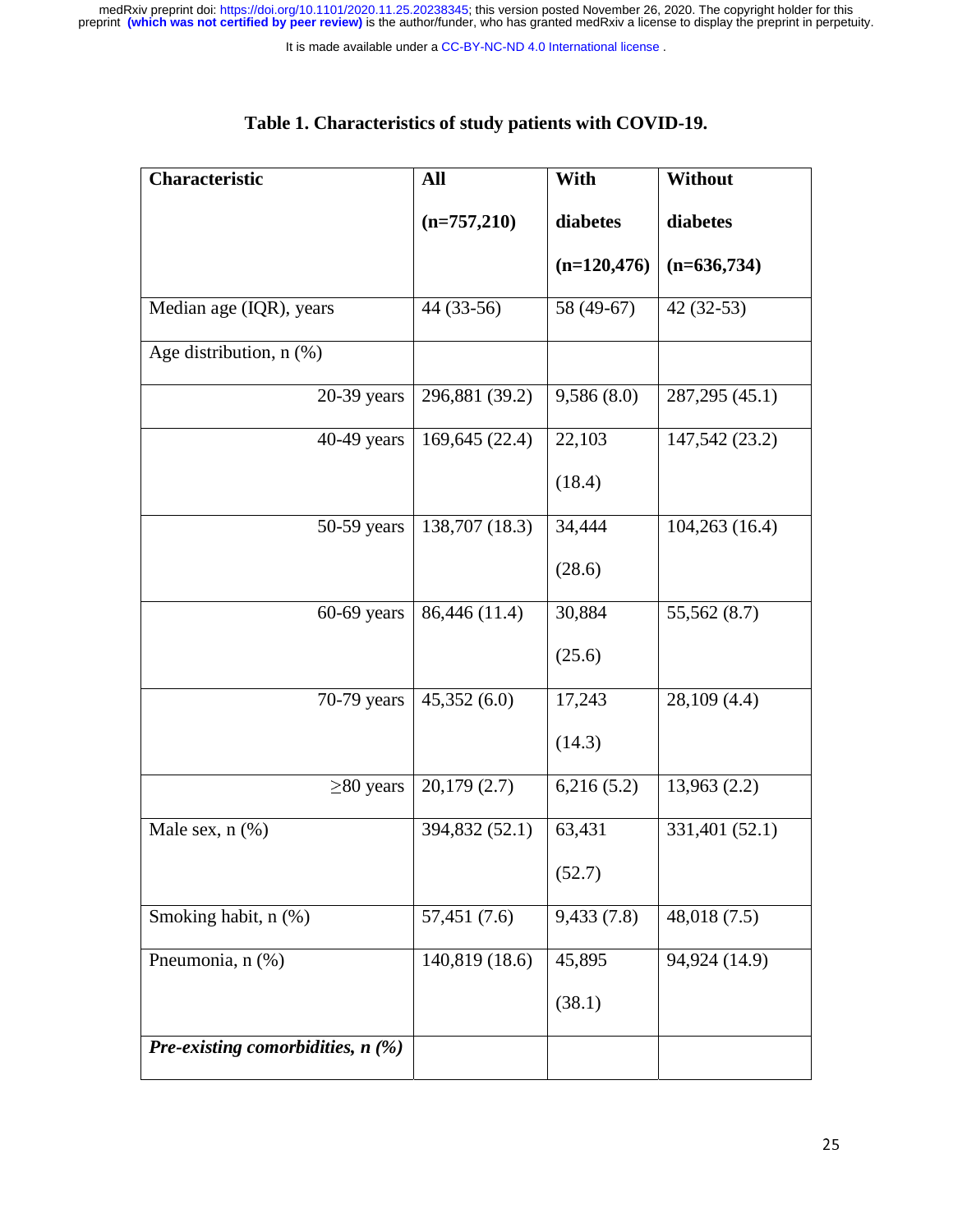| <b>Diabetes</b>                     | 120,476 (15.9) | $-$         | $-$            |
|-------------------------------------|----------------|-------------|----------------|
| Obesity                             | 139,115 (18.4) | 32,808      | 106,307(16.7)  |
|                                     |                | (27.2)      |                |
|                                     | 151,731 (20.0) | 65,353      | 86,378 (13.6)  |
| Hypertension                        |                | (54.3)      |                |
| Cardiovascular disease              | 15,087(2.0)    | 6,252(5.2)  | 8,835(1.4)     |
| Chronic kidney disease              | 14,657(1.9)    | 8,182(6.8)  | 6,475(1.0)     |
| Chronic obstructive pulmonary       | 11,275(1.5)    | 4,520(3.8)  | 6,755(1.1)     |
| disease                             |                |             |                |
| Asthma                              | 19,260(2.5)    | 3,251(2.7)  | 16,009(2.5)    |
| Immunodeficiency                    | 7,947(1.1)     | 2,717(2.3)  | 5,230(0.8)     |
| Any comorbidity including           | 316,917 (41.9) | $-$         | $-$            |
| diabetes                            |                |             |                |
| Any comorbidity excluding           | 279,468 (36.9) | 83,027      | 196,441 (30.9) |
| diabetes                            |                | (68.9)      |                |
| <i>Outcomes, <math>n</math> (%)</i> |                |             |                |
| Outpatient                          | 575,866 (76.1) | 60,007      | 515,859 (81.0) |
|                                     |                | (49.8)      |                |
| Hospitalized                        | 181,344 (24.0) | 60,469      | 120,875 (19.0) |
|                                     |                | (50.2)      |                |
| Admitted to intensive care unit     | 15,501(2.1)    | 5,409(4.5)  | 10,092(1.6)    |
| Intubated                           | 31,921 (4.2)   | 11,474(9.5) | 20,447 (3.2)   |
| Died                                | 80,616 (10.7)  | 31,389      | 49,227(7.7)    |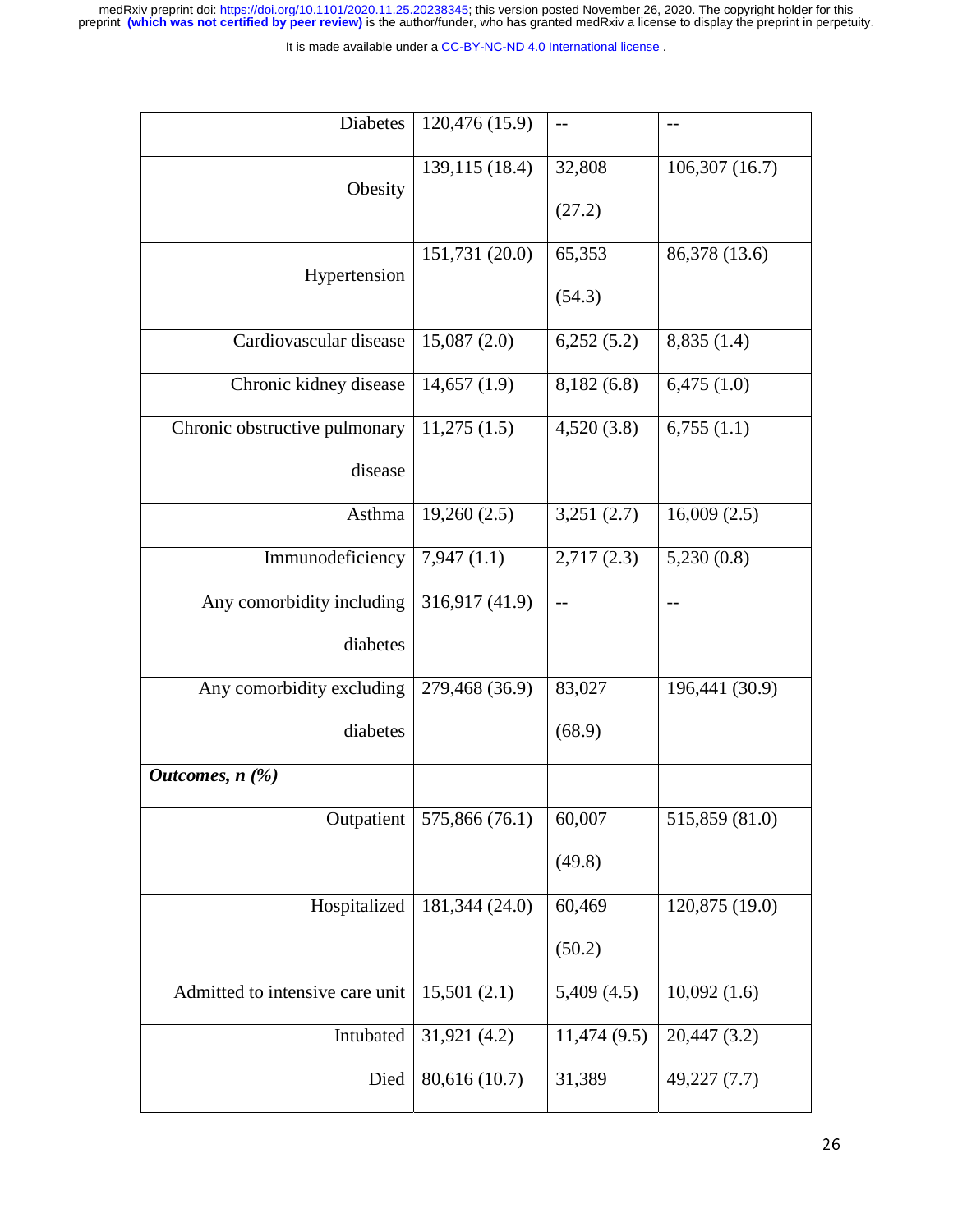It is made available under a [CC-BY-NC-ND 4.0 International license](http://creativecommons.org/licenses/by-nc-nd/4.0/) .

|                                |            | (26.1)     |            |
|--------------------------------|------------|------------|------------|
| Time variables                 |            |            |            |
| Person-days of follow-up       | 19,568,966 | 2,722,253  | 16,846,713 |
| Median number of days from     | $4(2-6)$   | $4(2-7)$   | $4(2-6)$   |
| symptoms onset to admission    |            |            |            |
| (IQR)                          |            |            |            |
| Median number of days from     | $6(3-12)$  | $6(2-11)$  | $7(3-13)$  |
| admission to death (IQR), days |            |            |            |
| Median number of days from     | $12(7-18)$ | $11(7-17)$ | $12(7-18)$ |
| symptoms onset to death (IQR), |            |            |            |
| days                           |            |            |            |

**Table 2. Association of diabetes with mortality among subjects with COVID-19. \***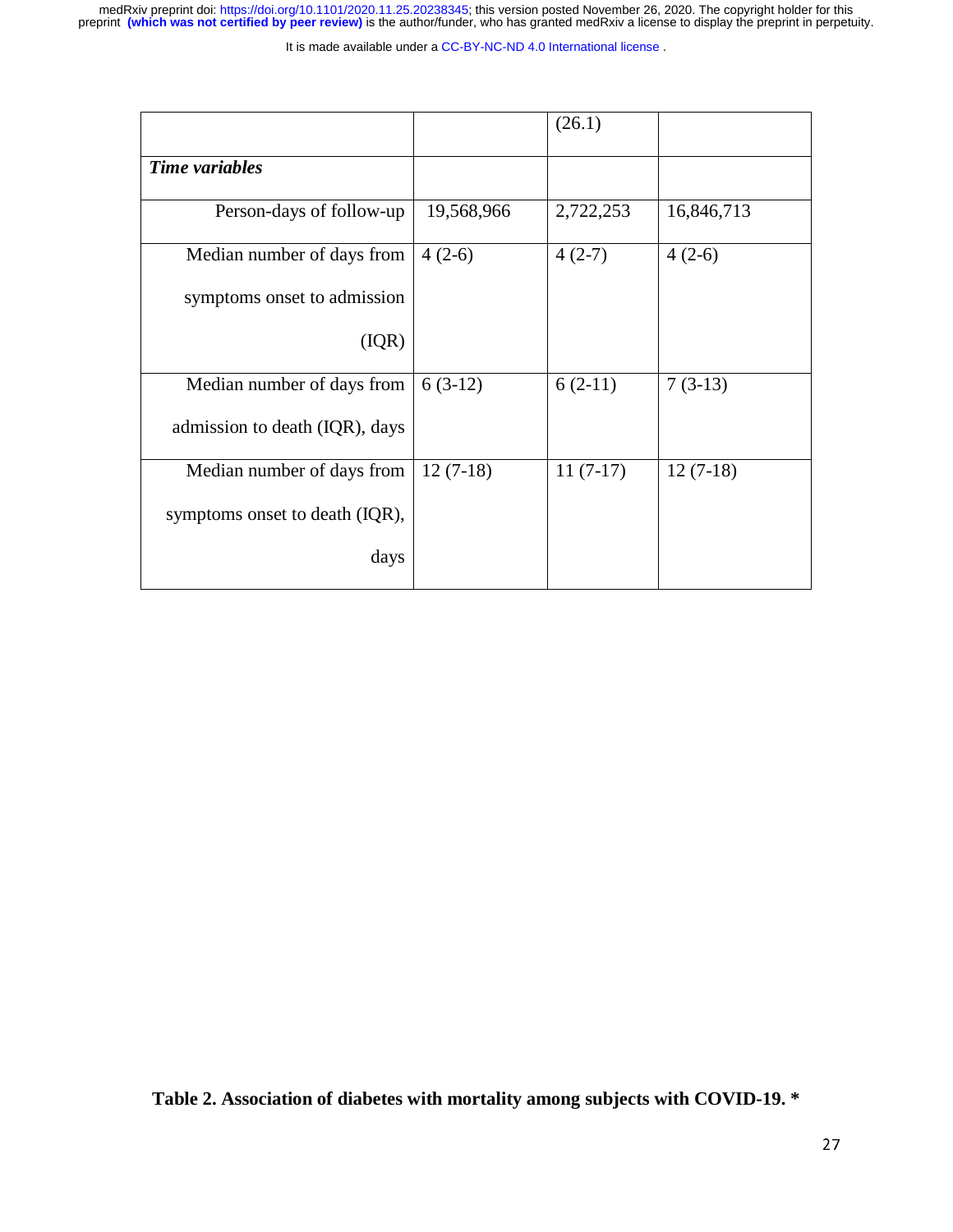|                      |                           | Hazard ratio (95% CI) |                     |
|----------------------|---------------------------|-----------------------|---------------------|
| Subgroup             | <b>Number of subjects</b> | Unadjusted            | Adjusted†           |
| All                  | 757,210                   | $3.74(3.69-3.80)$     | $1.49(1.47-1.52)$   |
| Women                | 362,378                   | 4.73 (4.62-4.84)      | $1.64(1.59-1.68)$   |
| Men                  | 394,832                   | $3.26(3.20-3.32)$     | $1.41(1.38-1.44)$   |
| Age group $\ddagger$ |                           |                       |                     |
| 20-39                | 296,881                   | $6.92(6.40-7.48)$     | $3.12(2.86 - 3.40)$ |
| 40-49                | 169,645                   | $3.30(3.16-3.45)$     | $2.33(2.22 - 2.44)$ |
| 50-59                | 138,707                   | $2.16(2.10-2.23)$     | $1.74(1.68-1.79)$   |
| 60-69                | 86,446                    | $1.57(1.53-1.61)$     | $1.41(1.37-1.45)$   |
| 70-79                | 45,352                    | $1.26(1.23-1.30)$     | $1.20(1.17-1.24)$   |
| $\geq 80$            | 20,179                    | $1.15(1.10-1.20)$     | $1.11(1.06-1.16)$   |
| <b>Outpatients</b>   |                           |                       |                     |
| All                  | 575,866                   | $4.90(4.69-5.12)$     | $1.66(1.58-1.74)$   |
| Women                | 291,969                   | $6.31(5.87 - 6.78)$   | $1.86(1.72-2.01)$   |
| Men                  | 283,897                   | $4.30(4.06-4.54)$     | $1.55(1.46-1.64)$   |
| Age group:           |                           |                       |                     |
| 20-39                | 273,871                   | $6.08(4.79-7.70)$     | $2.65(2.04-3.44)$   |
| 40-49                | 138,404                   | 3.44 (3.02-3.92)      | $2.41(2.10-2.78)$   |
| 50-59                | 95,355                    | $2.49(2.28-2.72)$     | $1.98(1.80-2.18)$   |
| 60-69                | 44,181                    | $1.86(1.71-2.02)$     | $1.59(1.45-1.73)$   |
| 70-79                | 17,268                    | $1.45(1.32-1.60)$     | $1.33(1.20-1.47)$   |
| $\geq 80$            | 6,787                     | $1.22(1.07-1.40)$     | $1.17(1.01-1.35)$   |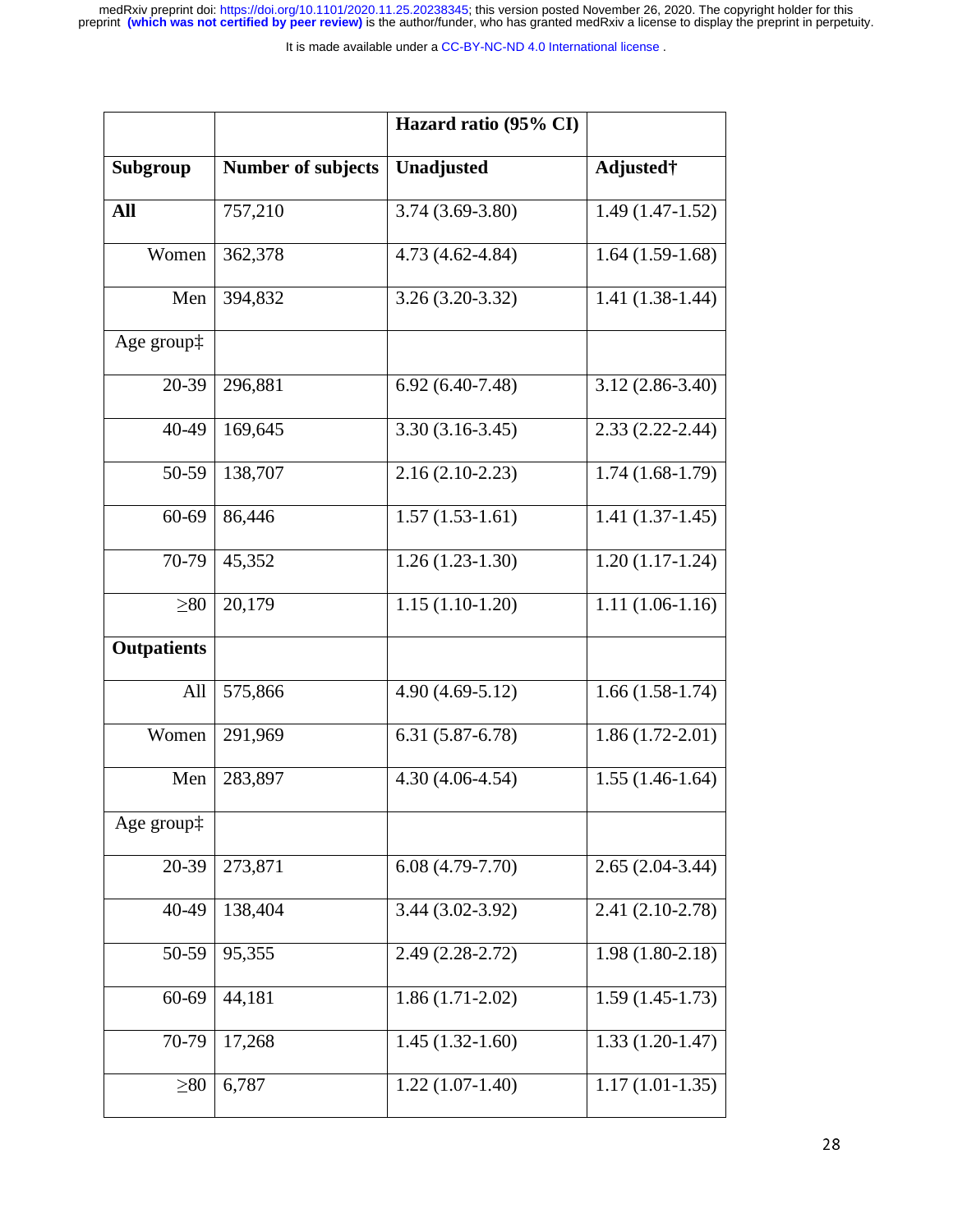It is made available under a CC-BY-NC-ND 4.0 International license.

| <b>Inpatients</b>    |         |                   |                   |
|----------------------|---------|-------------------|-------------------|
|                      |         |                   |                   |
| All                  | 181,344 | $1.42(1.40-1.44)$ | $1.14(1.12-1.16)$ |
| Women                | 70,409  | $1.51(1.47-1.55)$ | $1.17(1.14-1.21)$ |
| Men                  | 110,935 | $1.39(1.36-1.42)$ | $1.12(1.09-1.14)$ |
| Age group $\ddagger$ |         |                   |                   |
| 20-39                | 23,010  | $1.94(1.79-2.11)$ | $1.52(1.40-1.66)$ |
| 40-49                | 31,241  | $1.49(1.43-1.56)$ | $1.30(1.24-1.36)$ |
| 50-59                | 43,352  | $1.29(1.25-1.33)$ | $1.18(1.14-1.22)$ |
| 60-69                | 42,265  | $1.17(1.14-1.20)$ | $1.13(1.10-1.16)$ |
| 70-79                | 28,084  | $1.07(1.04-1.11)$ | $1.06(1.02-1.09)$ |
| $\geq 80$            | 13,392  | $1.04(0.99-1.09)$ | $1.03(0.98-1.08)$ |

\* Hazard ratios with 95% confidence intervals (CIs) were calculated using the Cox proportionalhazards regression.

† Adjusted for age, sex, smoking habit, obesity, hypertension, cardiovascular disease, chronic obstructive pulmonary disease, asthma, chronic kidney disease, and immunodeficiency. A fiveknot restricted cubic spline fitting was used for age.

‡ Hazard ratios were adjusted for age, sex, smoking habit, obesity, hypertension, cardiovascular disease, chronic obstructive pulmonary disease, asthma, chronic kidney disease, and immunodeficiency.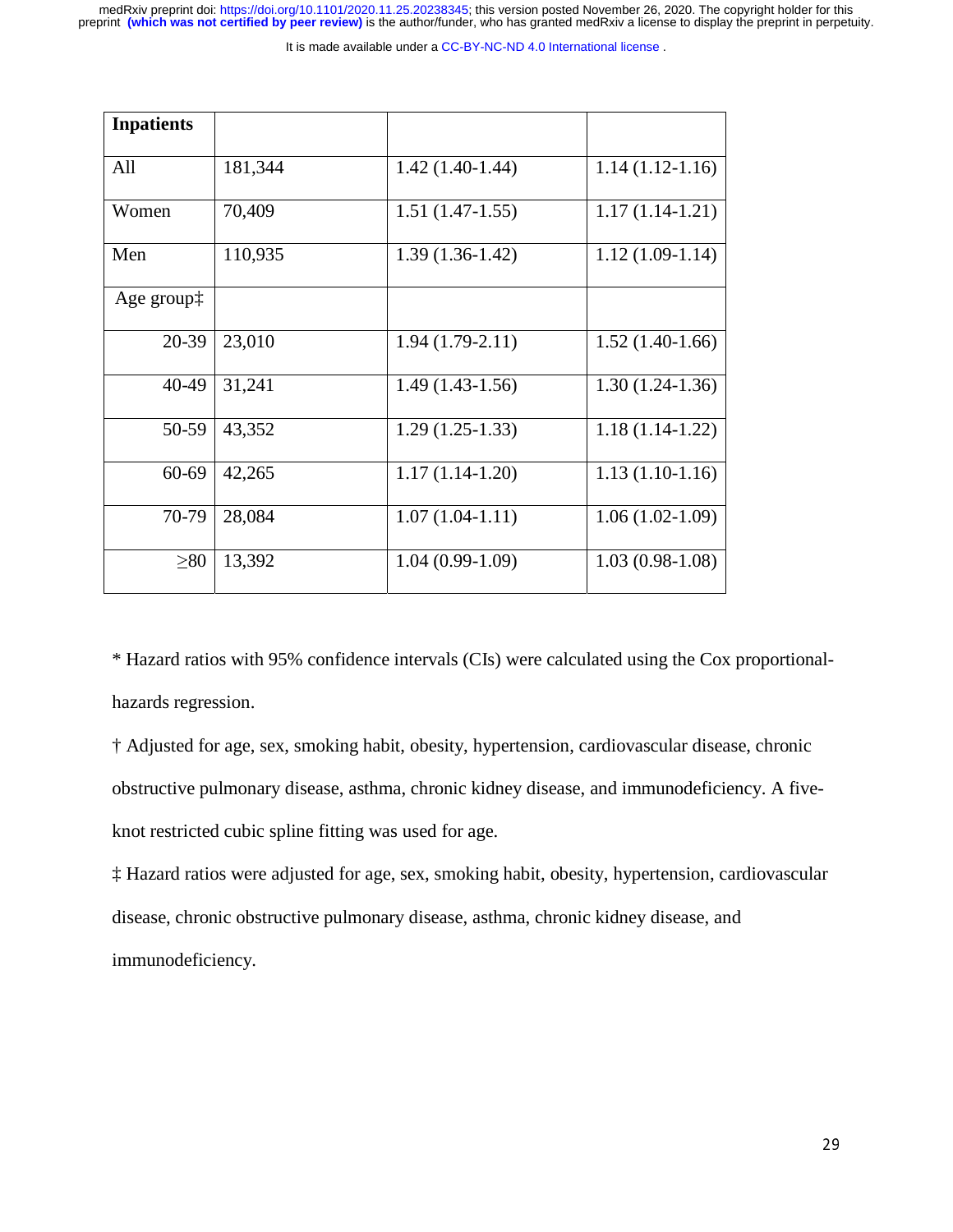It is made available under a [CC-BY-NC-ND 4.0 International license](http://creativecommons.org/licenses/by-nc-nd/4.0/) .

#### **FIGURE LEGENDS**

**Figure 1. Unadjusted Kaplan-Meier survival curves among outpatients and inpatients with COVID-19 according to sex.** Panels show the probability of survival according to sex among adult patients with and without diabetes who had COVID-19. Subjects were admitted from January 1 through October 7, 2020, and followed up for 28 days unless the event (death) occurred first. The solid lines represent survival probabilities and the shaded area represent the 95% confidence intervals (CIs).

**Figure 2. Comparison of unadjusted Kaplan-Meier survival curves among subjects with and without COVID-19.** Panels show the probability of survival among outpatients (A) and inpatients (B) who had diabetes with and without COVID-19. Subjects were admitted from January 1 through October 7, 2020, and followed up for 28 days unless the event (death) occurred first. The solid lines represent survival probabilities and the shaded area represent the 95% confidence intervals (CIs).

### **Figure 3. Unadjusted Kaplan-Meier survival curves according to age for inpatients with**

**COVID-19.** Panels A to F show the probability of survival stratified according to age groups among adult inpatients with and without diabetes who had COVID-19. Subjects were admitted from January 1 through October 7, 2020, and followed up for 28 days unless the event (death) occurred first. The solid lines represent survival probabilities and the shaded area represent the 95% confidence intervals (CIs).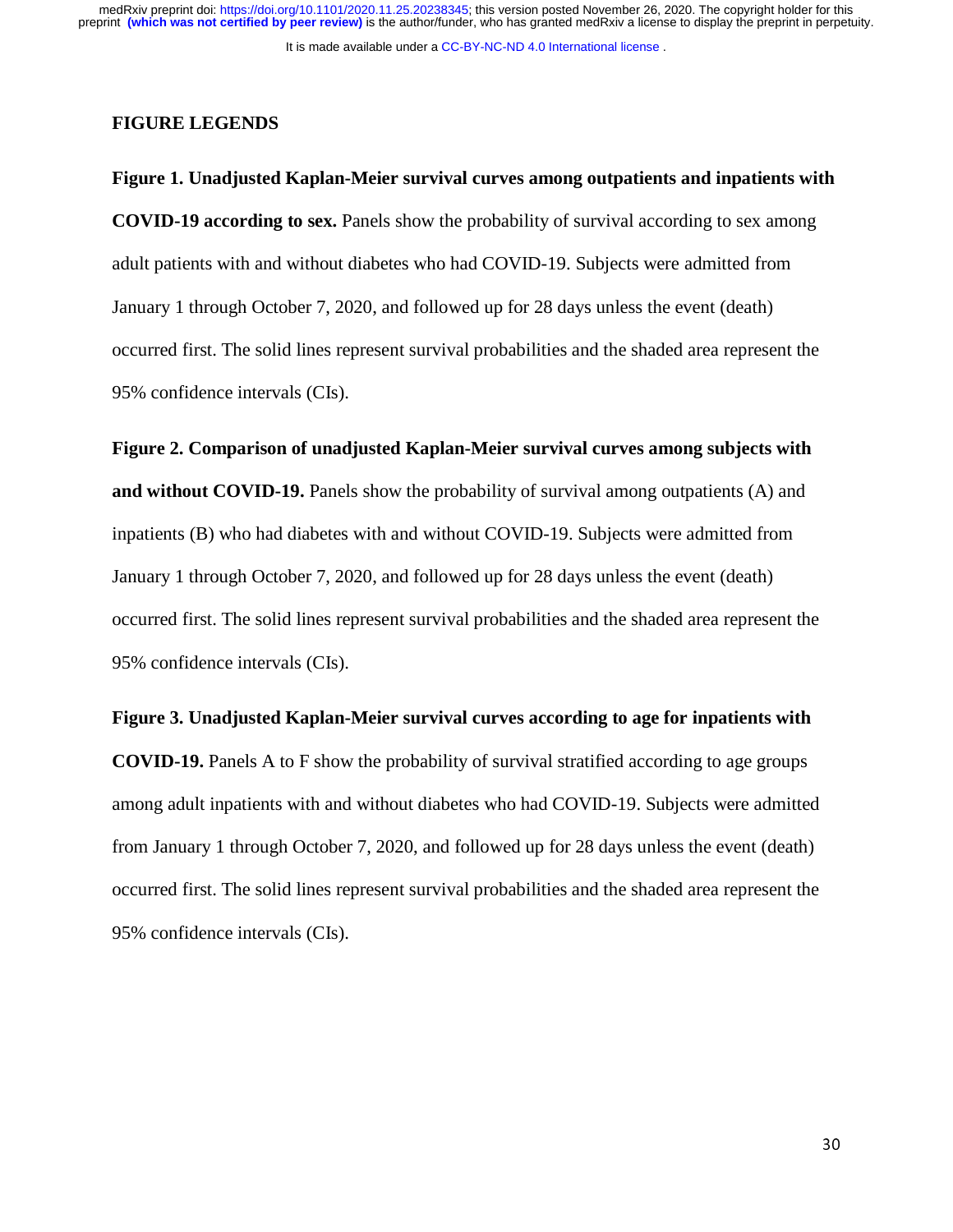

**Figure 1**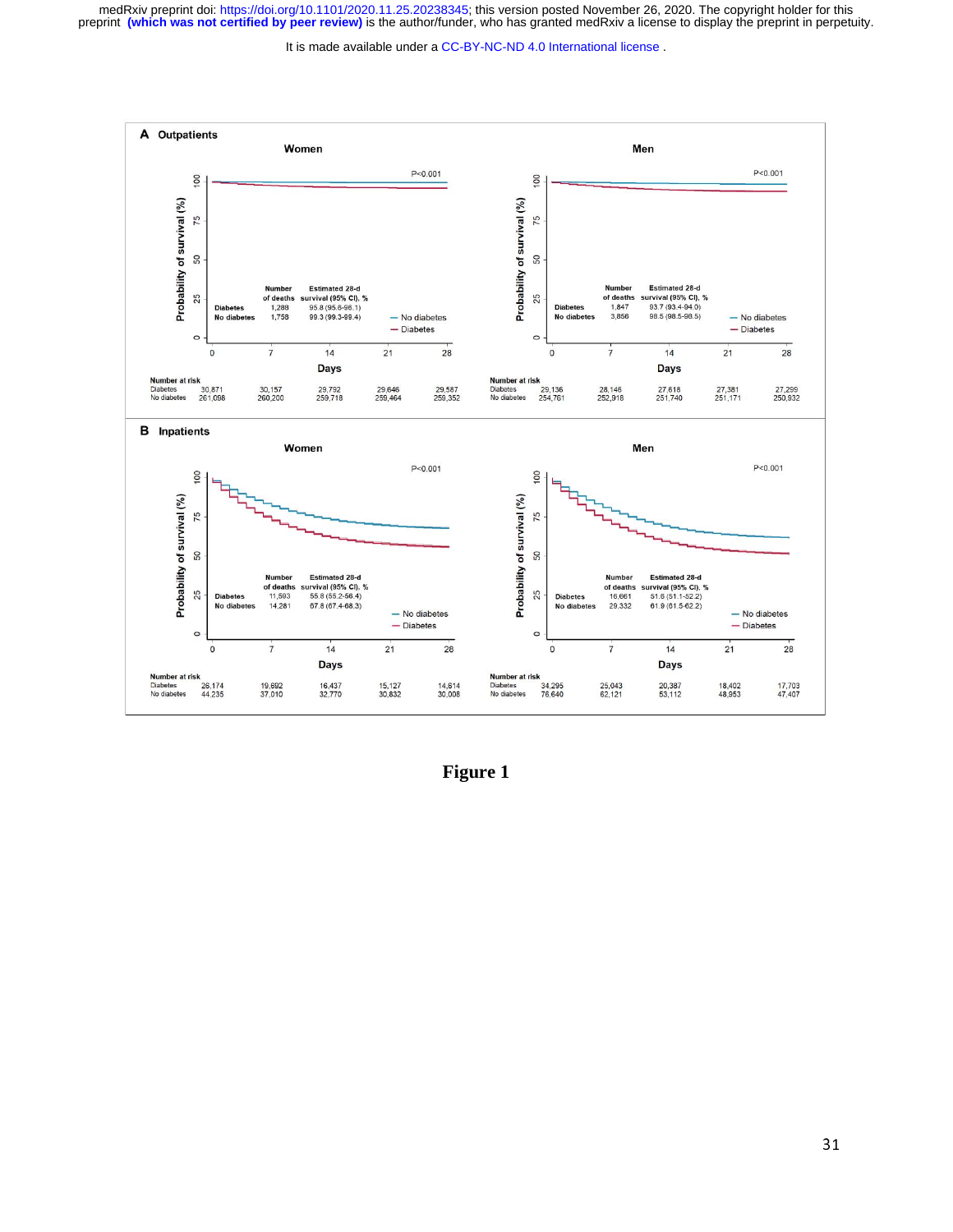It is made available under a [CC-BY-NC-ND 4.0 International license](http://creativecommons.org/licenses/by-nc-nd/4.0/) .



**Figure 2**